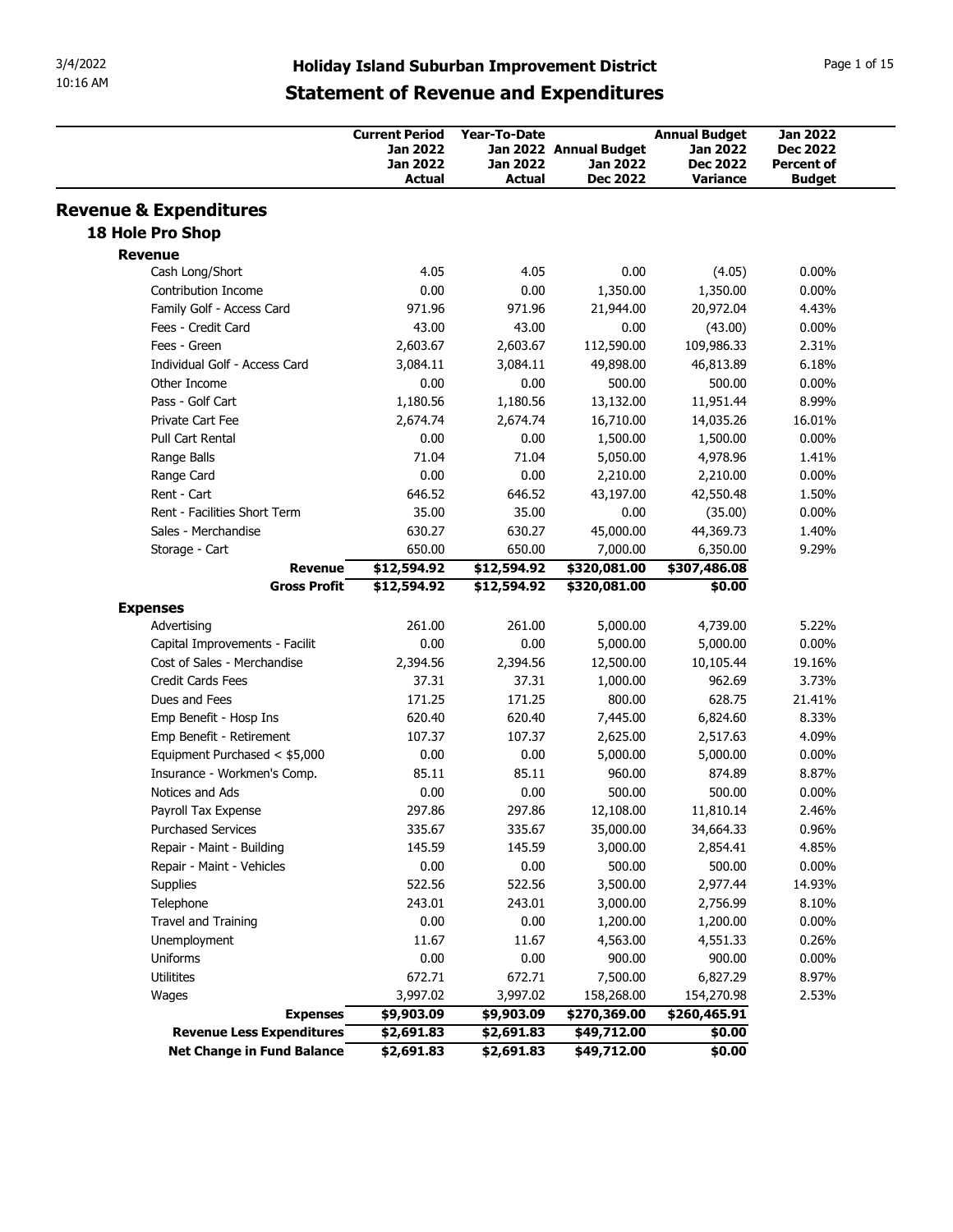| 3/4/2022<br>10:16 AM |                                                    |                                                                       |                                           |                                                       |                                                                               |                                                                          |
|----------------------|----------------------------------------------------|-----------------------------------------------------------------------|-------------------------------------------|-------------------------------------------------------|-------------------------------------------------------------------------------|--------------------------------------------------------------------------|
|                      |                                                    | <b>Holiday Island Suburban Improvement District</b>                   |                                           |                                                       |                                                                               | Page 2 of 15                                                             |
|                      |                                                    | <b>Statement of Revenue and Expenditures</b>                          |                                           |                                                       |                                                                               |                                                                          |
|                      |                                                    | <b>Current Period</b><br><b>Jan 2022</b><br>Jan 2022<br><b>Actual</b> | Year-To-Date<br>Jan 2022<br><b>Actual</b> | Jan 2022 Annual Budget<br>Jan 2022<br><b>Dec 2022</b> | <b>Annual Budget</b><br><b>Jan 2022</b><br><b>Dec 2022</b><br><b>Variance</b> | <b>Jan 2022</b><br><b>Dec 2022</b><br><b>Percent of</b><br><b>Budget</b> |
|                      | <b>18-Hole Maintenance</b>                         |                                                                       |                                           |                                                       |                                                                               |                                                                          |
|                      | <b>Revenue</b>                                     |                                                                       |                                           |                                                       |                                                                               |                                                                          |
|                      | Contribution Income<br><b>Revenue</b>              | 0.00<br>\$0.00                                                        | 0.00<br>\$0.00                            | 5,000.00<br>\$5,000.00                                | 5,000.00<br>\$5,000.00                                                        | $0.00\%$                                                                 |
|                      | <b>Gross Profit</b>                                | \$0.00                                                                | \$0.00                                    | \$5,000.00                                            | \$0.00                                                                        |                                                                          |
|                      | <b>Expenses</b><br><b>Chemicals and Fertilizer</b> | 9,944.50                                                              | 9,944.50                                  | 75,000.00                                             | 65,055.50                                                                     | 13.26%                                                                   |
|                      | Dues and Fees                                      | 400.00                                                                | 400.00                                    | 1,200.00                                              | 800.00                                                                        | 33.33%                                                                   |
|                      | Emp Benefit - Hosp Ins                             | 1,774.62                                                              | 1,774.62                                  | 25,017.00                                             | 23,242.38                                                                     | 7.09%                                                                    |
|                      | Emp Benefit - Retirement                           | 386.87                                                                | 386.87                                    | 9,679.00                                              | 9,292.13                                                                      | 4.00%                                                                    |
|                      | Equipment Purchased < \$5,000                      | 102.18                                                                | 102.18                                    | 3,400.00                                              | 3,297.82                                                                      | 3.01%                                                                    |
|                      | Fuel Expense                                       | 186.59                                                                | 186.59                                    | 23,000.00                                             | 22,813.41                                                                     | 0.81%                                                                    |
|                      | Insurance - Workmen's Comp.                        | 91.18                                                                 | 91.18                                     | 1,380.00                                              | 1,288.82                                                                      | 6.61%                                                                    |
|                      | <b>Interest Expense</b><br>Leased Equipment        | 379.11                                                                | 379.11                                    | 6,000.00<br>0.00                                      | 5,620.89                                                                      | 6.32%<br>$0.00\%$                                                        |
|                      | Payroll Tax Expense                                | 2,612.11<br>602.60                                                    | 2,612.11<br>602.60                        | 16,929.00                                             | (2,612.11)<br>16,326.40                                                       | 3.56%                                                                    |
|                      | <b>Purchased Services</b>                          | 0.00                                                                  | 0.00                                      | 55,260.00                                             | 55,260.00                                                                     | $0.00\%$                                                                 |
|                      | Repair - Maint - Building                          | 915.02                                                                | 915.02                                    | 1,500.00                                              | 584.98                                                                        | 61.00%                                                                   |
|                      | Repair - Maint - Equipment                         | 0.00                                                                  | 0.00                                      | 11,000.00                                             | 11,000.00                                                                     | $0.00\%$                                                                 |
|                      | Repair - Maint - Tires                             | 0.00                                                                  | 0.00                                      | 2,000.00                                              | 2,000.00                                                                      | $0.00\%$                                                                 |
|                      | Repair - Maint - Vehicles                          | 221.50                                                                | 221.50                                    | 1,500.00                                              | 1,278.50                                                                      | 14.77%                                                                   |
|                      | Repair - Maint- Line Repair                        | 0.00                                                                  | 0.00                                      | 9,000.00                                              | 9,000.00                                                                      | $0.00\%$                                                                 |
|                      | Safety                                             | 0.00                                                                  | 0.00                                      | 500.00                                                | 500.00                                                                        | $0.00\%$                                                                 |
|                      | Seed, Sod, and Soil                                | 0.00                                                                  | 0.00                                      | 15,000.00                                             | 15,000.00                                                                     | $0.00\%$                                                                 |
|                      | Supplies                                           | 136.21                                                                | 136.21                                    | 4,000.00                                              | 3,863.79                                                                      | 3.41%                                                                    |
|                      | Telephone                                          | 167.66                                                                | 167.66                                    | 1,800.00                                              | 1,632.34                                                                      | 9.31%                                                                    |
|                      | Travel and Training                                | 0.00                                                                  | 0.00                                      | 2,500.00                                              | 2,500.00                                                                      | $0.00\%$                                                                 |
|                      | Unemployment<br>Uniforms                           | 12.34<br>0.00                                                         | 12.34<br>0.00                             | 3,888.00                                              | 3,875.66                                                                      | 0.32%<br>$0.00\%$                                                        |
|                      | Utilitites                                         | 1,857.45                                                              | 1,857.45                                  | 1,000.00<br>25,000.00                                 | 1,000.00<br>23,142.55                                                         | 7.43%                                                                    |
|                      | Wages                                              | 8,121.06                                                              | 8,121.06                                  | 221,292.00                                            | 213,170.94                                                                    | 3.67%                                                                    |
|                      | <b>Expenses</b>                                    | \$27,911.00                                                           | \$27,911.00                               | \$516,845.00                                          | \$488,934.00                                                                  |                                                                          |
|                      | Revenue Less Expenditures                          | (\$27,911.00)                                                         |                                           | $($27,911.00)$ $($511,845.00)$                        | \$0.00                                                                        |                                                                          |
|                      | <b>Net Change in Fund Balance</b>                  | (\$27,911.00)                                                         | $($27,911.00)$ $($511,845.00)$            |                                                       |                                                                               |                                                                          |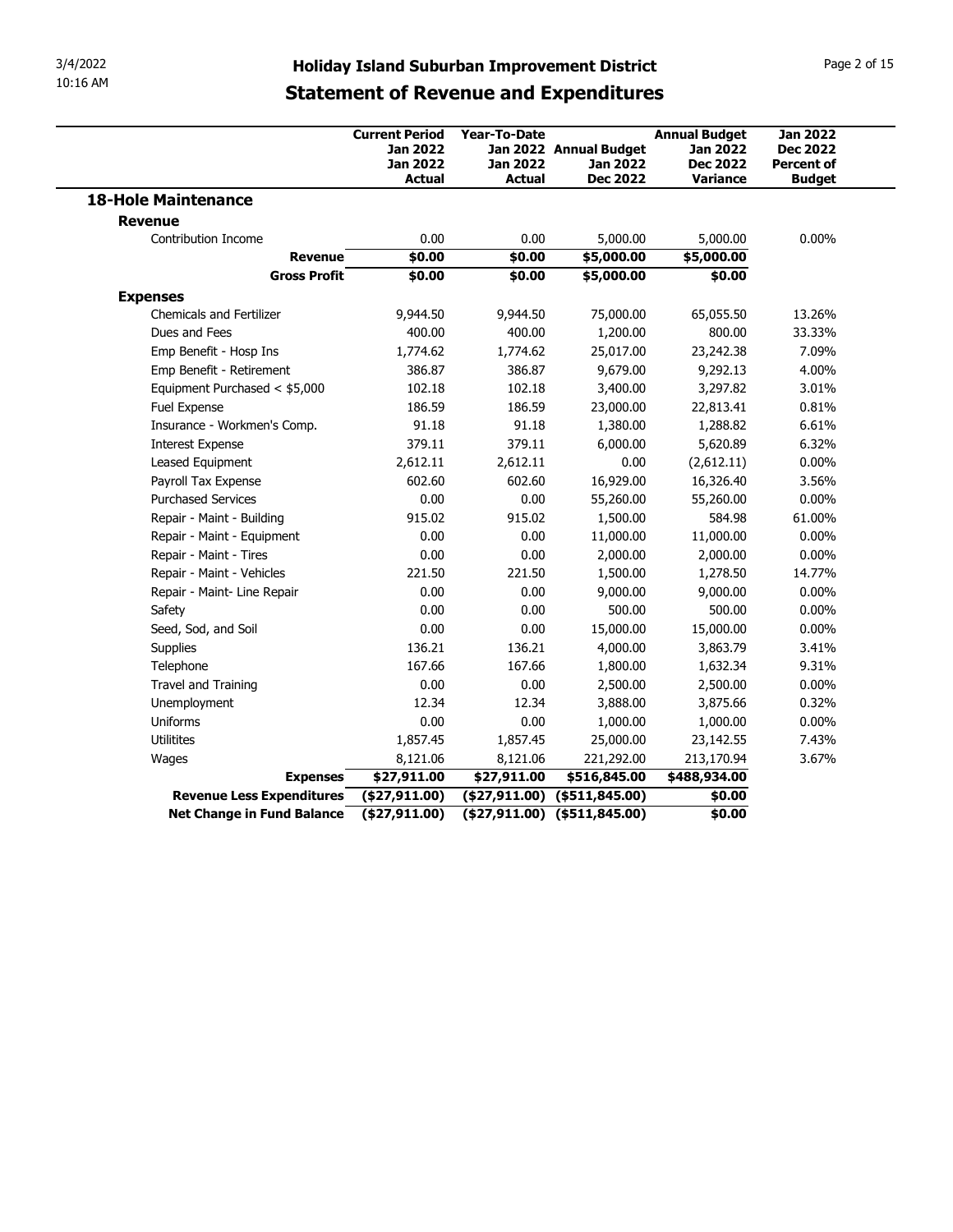| 3/4/2022                                            |                                                                                                     |                          |                                           |                                                            |                                                         |
|-----------------------------------------------------|-----------------------------------------------------------------------------------------------------|--------------------------|-------------------------------------------|------------------------------------------------------------|---------------------------------------------------------|
| 10:16 AM                                            | <b>Holiday Island Suburban Improvement District</b><br><b>Statement of Revenue and Expenditures</b> |                          |                                           |                                                            | Page 3 of 15                                            |
|                                                     | <b>Current Period</b><br>Jan 2022<br>Jan 2022                                                       | Year-To-Date<br>Jan 2022 | Jan 2022 Annual Budget<br><b>Jan 2022</b> | <b>Annual Budget</b><br><b>Jan 2022</b><br><b>Dec 2022</b> | <b>Jan 2022</b><br><b>Dec 2022</b><br><b>Percent of</b> |
| <b>Administrative Dept</b>                          | <b>Actual</b>                                                                                       | <b>Actual</b>            | <b>Dec 2022</b>                           | <b>Variance</b>                                            | <b>Budget</b>                                           |
|                                                     |                                                                                                     |                          |                                           |                                                            |                                                         |
| <b>Revenue</b>                                      |                                                                                                     |                          |                                           |                                                            |                                                         |
| Cash Long/Short                                     | 1.00                                                                                                | 1.00                     | 0.00                                      | (1.00)                                                     | $0.00\%$                                                |
| Facilities Rental - Long Term<br>Fees - Credit Card | 2,112.00<br>393.70                                                                                  | 2,112.00<br>393.70       | 18,000.00<br>0.00                         | 15,888.00                                                  | 11.73%<br>$0.00\%$                                      |
| <b>Revenue</b>                                      | \$2,506.70                                                                                          | \$2,506.70               |                                           | (393.70)                                                   |                                                         |
| <b>Gross Profit</b>                                 | \$2,506.70                                                                                          | \$2,506.70               | \$18,000.00<br>\$18,000.00                | \$15,493.30<br>\$0.00                                      |                                                         |
| <b>Expenses</b>                                     |                                                                                                     |                          |                                           |                                                            |                                                         |
| Auditors' Fees                                      | 0.00                                                                                                | 0.00                     | 28,000.00                                 | 28,000.00                                                  | $0.00\%$                                                |
| Covid - 19 Expense                                  | 171.56                                                                                              | 171.56                   | 0.00                                      | (171.56)                                                   | $0.00\%$                                                |
| Credit Cards Fees                                   | 471.84                                                                                              | 471.84                   | 3,600.00                                  | 3,128.16                                                   | 13.11%                                                  |
| Dues and Fees                                       | 0.00                                                                                                | 0.00                     | 1,500.00                                  | 1,500.00                                                   | $0.00\%$                                                |
| Emp Benefit - Hosp Ins                              | 1,861.20                                                                                            | 1,861.20                 | 22,334.00                                 | 20,472.80                                                  | 8.33%                                                   |
| Emp Benefit - Retirement                            | 571.43                                                                                              | 571.43                   | 14,812.00                                 | 14,240.57                                                  | 3.86%                                                   |
| Equipment Purchased < \$5,000                       | 0.00                                                                                                | 0.00                     | 5,000.00                                  | 5,000.00                                                   | $0.00\%$                                                |
| Insurance - Workmen's Comp.                         | 26.32                                                                                               | 26.32                    | 350.00                                    | 323.68                                                     | 7.52%                                                   |
| Miscellaneous                                       | 0.00                                                                                                | 0.00                     | 1,500.00                                  | 1,500.00                                                   | $0.00\%$                                                |
| Notices and Ads                                     | 0.00                                                                                                | 0.00                     | 500.00                                    | 500.00                                                     | $0.00\%$                                                |
| Payroll Tax Expense                                 | 909.26                                                                                              | 909.26                   | 24,599.00                                 | 23,689.74                                                  | 3.70%                                                   |
| Postage                                             | 8.70                                                                                                | 8.70                     | 20,000.00                                 | 19,991.30                                                  | 0.04%                                                   |
| <b>Purchased Services</b>                           | 3,778.20                                                                                            | 3,778.20                 | 40,000.00                                 | 36,221.80                                                  | 9.45%                                                   |
| Repair - Maint - Building                           | 27.91                                                                                               | 27.91                    | 5,000.00                                  | 4,972.09                                                   | 0.56%                                                   |
| Repair - Maint - Equipment                          | 0.00                                                                                                | 0.00                     | 1,000.00                                  | 1,000.00                                                   | $0.00\%$                                                |
| Supplies                                            | 723.06                                                                                              | 723.06                   | 8,500.00                                  | 7,776.94                                                   | 8.51%                                                   |
| Telephone                                           | 554.27                                                                                              | 554.27                   | 7,200.00                                  | 6,645.73                                                   | 7.70%                                                   |
| Travel and Training                                 | 0.00                                                                                                | 0.00                     | 3,500.00                                  | 3,500.00                                                   | $0.00\%$                                                |
| Unemployment                                        | 35.66                                                                                               | 35.66                    | 3,273.00                                  | 3,237.34                                                   | 1.09%                                                   |
| Utilitites                                          | 716.64                                                                                              | 716.64                   | 8,000.00                                  | 7,283.36                                                   | 8.96%                                                   |
|                                                     | 12,196.00                                                                                           | 12,196.00                | 321,562.00                                | 309,366.00                                                 | 3.79%                                                   |
| Wages                                               | \$22,052.05                                                                                         | \$22,052.05              | \$520,230.00                              | \$498,177.95                                               |                                                         |
| <b>Expenses</b>                                     | (\$19,545.35)                                                                                       |                          | $($ \$19,545.35) $($ \$502,230.00)        | \$0.00                                                     |                                                         |
| Revenue Less Expenditures                           |                                                                                                     |                          | $($19,545.35)$ $($502,230.00)$            |                                                            |                                                         |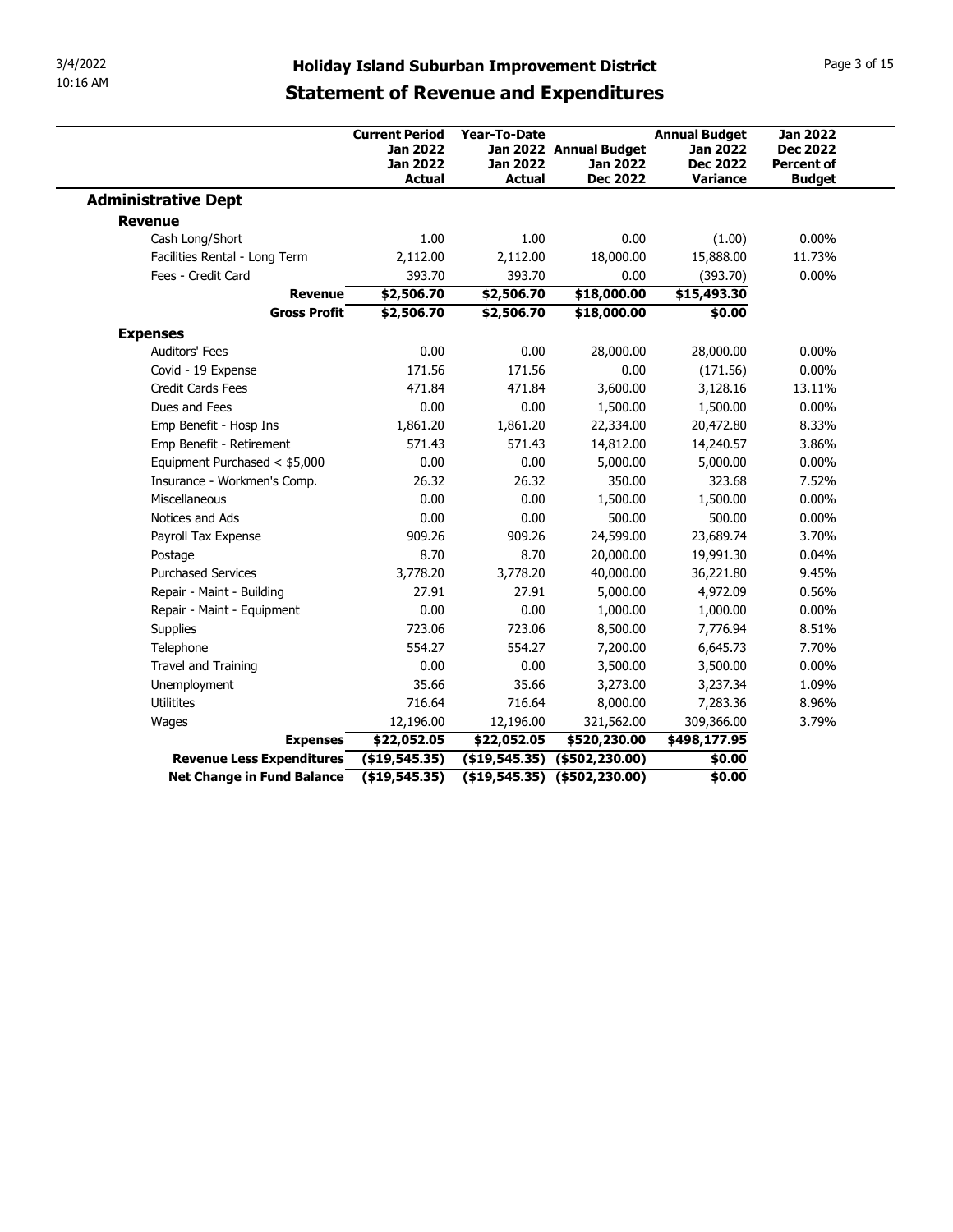| 3/4/2022                                                | <b>Holiday Island Suburban Improvement District</b> |                          |                          |                                         |                   | Page 4 of 15 |
|---------------------------------------------------------|-----------------------------------------------------|--------------------------|--------------------------|-----------------------------------------|-------------------|--------------|
| 10:16 AM                                                |                                                     |                          |                          |                                         |                   |              |
|                                                         | <b>Statement of Revenue and Expenditures</b>        |                          |                          |                                         |                   |              |
|                                                         | <b>Current Period</b>                               | Year-To-Date             |                          |                                         | <b>Jan 2022</b>   |              |
|                                                         | <b>Jan 2022</b>                                     |                          | Jan 2022 Annual Budget   | <b>Annual Budget</b><br><b>Jan 2022</b> | <b>Dec 2022</b>   |              |
|                                                         | <b>Jan 2022</b>                                     | <b>Jan 2022</b>          | Jan 2022                 | <b>Dec 2022</b>                         | <b>Percent of</b> |              |
|                                                         | <b>Actual</b>                                       | <b>Actual</b>            | <b>Dec 2022</b>          | Variance                                | <b>Budget</b>     |              |
|                                                         |                                                     |                          |                          |                                         |                   |              |
| <b>Campground Recreation</b>                            |                                                     |                          |                          |                                         |                   |              |
| <b>Revenue</b>                                          |                                                     |                          |                          |                                         |                   |              |
| Rent - Facilities Short Term                            | 0.00                                                | 0.00                     | 25,000.00                | 25,000.00                               | $0.00\%$          |              |
| <b>Revenue</b>                                          | \$0.00                                              | \$0.00                   | \$25,000.00              | \$25,000.00                             |                   |              |
| <b>Gross Profit</b>                                     | \$0.00                                              | \$0.00                   | \$25,000.00              | \$0.00                                  |                   |              |
| <b>Expenses</b>                                         |                                                     |                          |                          |                                         |                   |              |
| Advertising                                             | 0.00                                                | 0.00                     | 1,000.00                 | 1,000.00                                | $0.00\%$          |              |
| <b>Purchased Services</b>                               | 0.00                                                | 0.00                     | 7,000.00                 | 7,000.00                                | $0.00\%$          |              |
| Repair - Maint - Building                               | 0.00                                                | 0.00                     | 500.00                   | 500.00                                  | $0.00\%$          |              |
| Repair - Maint - Equipment                              | 0.00                                                | 0.00                     | 175.00                   | 175.00                                  | $0.00\%$          |              |
| Repair- Maint- Parts/Material                           | 0.00                                                | 0.00                     | 105.00                   | 105.00                                  | $0.00\%$          |              |
| Supplies                                                | 0.00                                                | 0.00                     | 1,500.00                 | 1,500.00                                | $0.00\%$          |              |
| Telephone                                               | 107.41                                              | 107.41                   | 1,700.00                 | 1,592.59                                | 6.32%             |              |
| Utilitites                                              | 65.03                                               | 65.03                    | 5,000.00                 | 4,934.97                                | 1.30%             |              |
| <b>Expenses</b>                                         | \$172.44                                            | \$172.44                 | \$16,980.00              | \$16,807.56                             |                   |              |
| Revenue Less Expenditures<br>Net Change in Fund Balance | (\$172.44)<br>$($ \$172.44 $)$                      | (\$172.44)<br>(\$172.44) | \$8,020.00<br>\$8,020.00 | \$0.00<br>\$0.00                        |                   |              |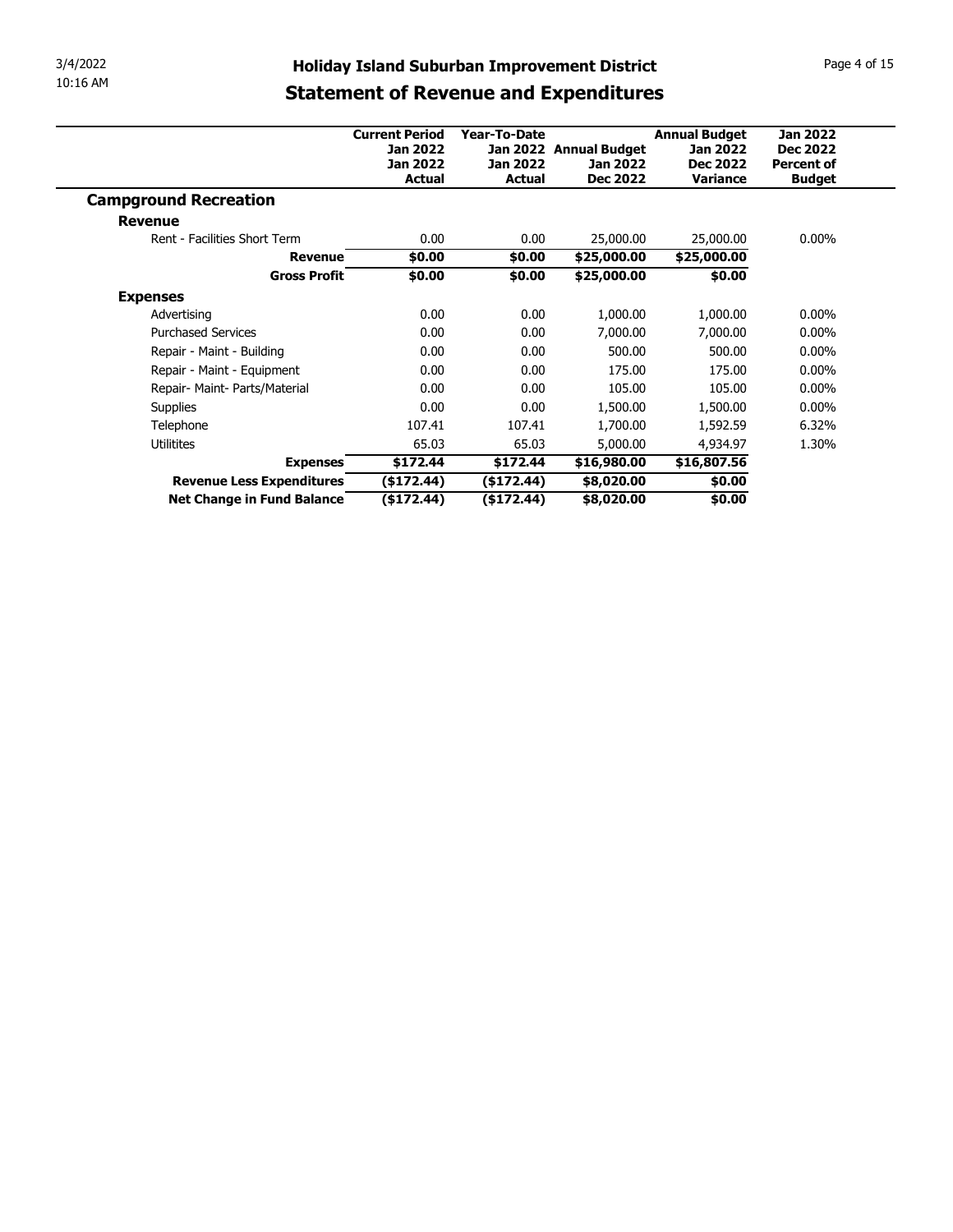| 3/4/2022                                                | <b>Holiday Island Suburban Improvement District</b> |                                |                                           |                                    | Page 5 of 15                         |  |
|---------------------------------------------------------|-----------------------------------------------------|--------------------------------|-------------------------------------------|------------------------------------|--------------------------------------|--|
| 10:16 AM                                                |                                                     |                                |                                           |                                    |                                      |  |
|                                                         | <b>Statement of Revenue and Expenditures</b>        |                                |                                           |                                    |                                      |  |
|                                                         |                                                     |                                |                                           |                                    |                                      |  |
|                                                         | <b>Current Period</b>                               | Year-To-Date                   | <b>Annual Budget</b>                      | <b>Jan 2022</b>                    |                                      |  |
|                                                         | Jan 2022<br><b>Jan 2022</b>                         | Jan 2022                       | Jan 2022 Annual Budget<br><b>Jan 2022</b> | <b>Jan 2022</b><br><b>Dec 2022</b> | <b>Dec 2022</b><br><b>Percent of</b> |  |
|                                                         | <b>Actual</b>                                       | <b>Actual</b>                  | <b>Dec 2022</b>                           | Variance                           | <b>Budget</b>                        |  |
| <b>Clubhouse</b>                                        |                                                     |                                |                                           |                                    |                                      |  |
|                                                         |                                                     |                                |                                           |                                    |                                      |  |
|                                                         |                                                     |                                |                                           |                                    |                                      |  |
| <b>Revenue</b>                                          |                                                     |                                |                                           |                                    |                                      |  |
| Rent - Facilities Short Term                            | 163.56                                              | 163.56                         | 2,000.00                                  | 1,836.44                           | 8.18%                                |  |
| <b>Revenue</b><br><b>Gross Profit</b>                   | \$163.56                                            | \$163.56                       | \$2,000.00                                | \$1,836.44                         |                                      |  |
|                                                         | \$163.56                                            | \$163.56                       | \$2,000.00                                | \$0.00                             |                                      |  |
| <b>Expenses</b>                                         |                                                     |                                |                                           |                                    |                                      |  |
| Advertising                                             | 0.00                                                | 0.00                           | 1,500.00                                  | 1,500.00                           | $0.00\%$                             |  |
| Payroll Tax Expense                                     | 5.50                                                | 5.50                           | 487.00                                    | 481.50                             | 1.13%                                |  |
| <b>Purchased Services</b>                               | 104.48                                              | 104.48                         | 2,200.00                                  | 2,095.52                           | 4.75%                                |  |
| Repair - Maint - Building                               | 0.00                                                | 0.00                           | 1,000.00                                  | 1,000.00                           | $0.00\%$                             |  |
| Repair - Maint - Equipment                              | 0.00                                                | 0.00                           | 1,000.00                                  | 1,000.00                           | $0.00\%$                             |  |
| Supplies                                                | 15.77                                               | 15.77                          | 1,500.00                                  | 1,484.23                           | 1.05%                                |  |
| Unemployment                                            | 0.22                                                | 0.22                           | 422.00                                    | 421.78                             | 0.05%                                |  |
| Utilitites                                              | 629.85                                              | 629.85                         | 7,000.00                                  | 6,370.15                           | 9.00%                                |  |
| Wages                                                   | 72.00                                               | 72.00                          | 6,360.00                                  | 6,288.00                           | 1.13%                                |  |
| <b>Expenses</b>                                         | \$827.82                                            | \$827.82                       | \$21,469.00                               | \$20,641.18                        |                                      |  |
| Revenue Less Expenditures<br>Net Change in Fund Balance | ( \$664.26)<br>$($ \$664.26)                        | $($ \$664.26)<br>$($ \$664.26) | (\$19,469.00)<br>(\$19,469.00)            | \$0.00<br>\$0.00                   |                                      |  |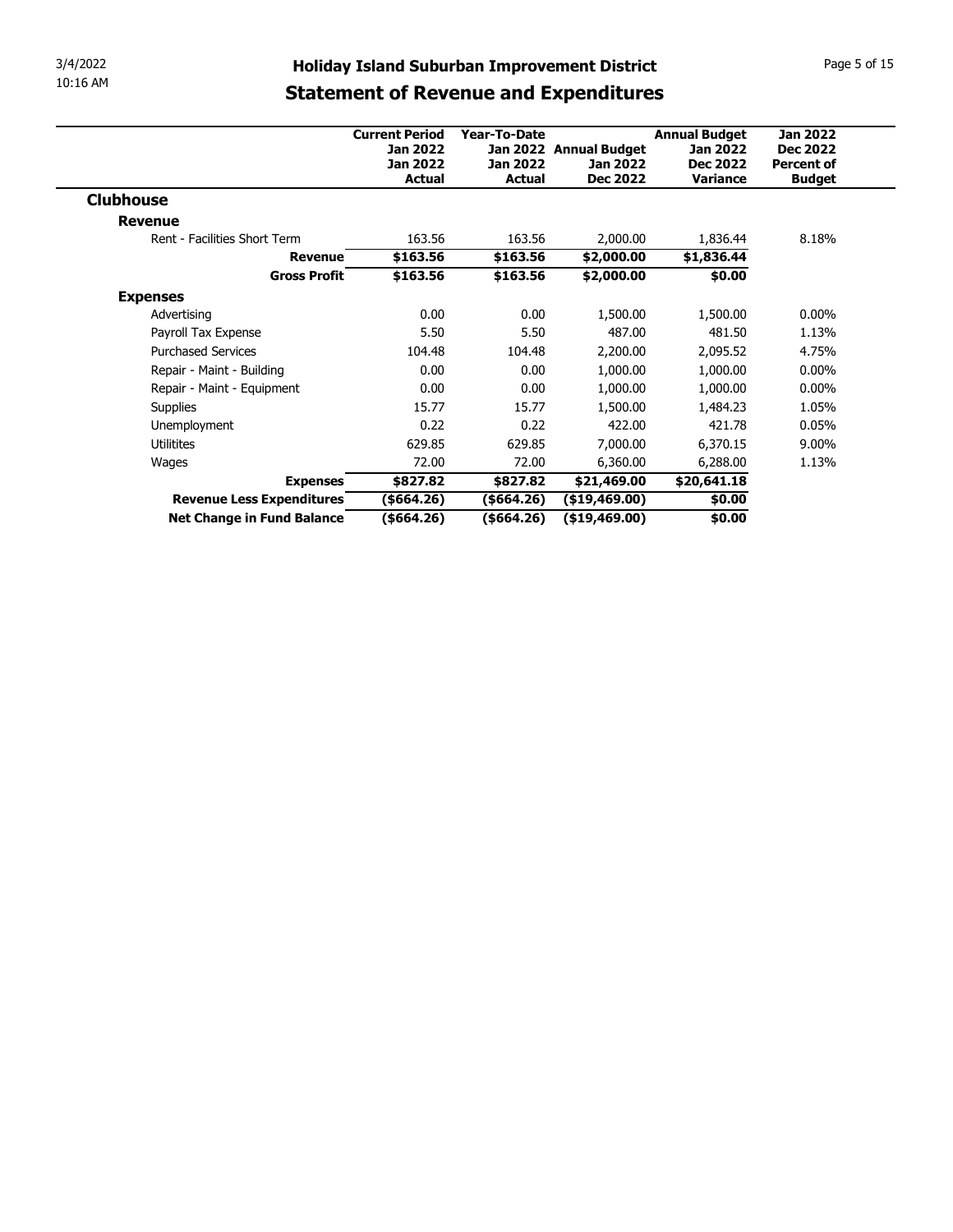| 3/4/2022                                                | <b>Holiday Island Suburban Improvement District</b> |                         |                                |                                         | Page 6 of 15                       |
|---------------------------------------------------------|-----------------------------------------------------|-------------------------|--------------------------------|-----------------------------------------|------------------------------------|
| 10:16 AM                                                | <b>Statement of Revenue and Expenditures</b>        |                         |                                |                                         |                                    |
|                                                         |                                                     |                         |                                |                                         |                                    |
|                                                         | <b>Current Period</b><br>Jan 2022                   | Year-To-Date            | Jan 2022 Annual Budget         | <b>Annual Budget</b><br><b>Jan 2022</b> | <b>Jan 2022</b><br><b>Dec 2022</b> |
|                                                         | Jan 2022                                            | Jan 2022                | <b>Jan 2022</b>                | <b>Dec 2022</b>                         | <b>Percent of</b>                  |
| <b>Fire Dept</b>                                        | <b>Actual</b>                                       | <b>Actual</b>           | <b>Dec 2022</b>                | <b>Variance</b>                         | <b>Budget</b>                      |
| <b>Revenue</b>                                          |                                                     |                         |                                |                                         |                                    |
| Act 833                                                 | 0.00                                                | 0.00                    | 17,000.00                      | 17,000.00                               | $0.00\%$                           |
| Contribution Income                                     | 0.00                                                | 0.00                    | 1,000.00                       | 1,000.00                                | $0.00\%$                           |
| Other Income<br>Security Fee                            | 0.00<br>4,027.06                                    | 0.00<br>4,027.06        | 46,000.00<br>45,000.00         | 46,000.00<br>40,972.94                  | $0.00\%$<br>8.95%                  |
|                                                         | \$4,027.06<br>Revenue                               | \$4,027.06              | \$109,000.00                   | \$104,972.94                            |                                    |
| <b>Gross Profit</b>                                     | \$4,027.06                                          | \$4,027.06              | \$109,000.00                   | \$0.00                                  |                                    |
| <b>Expenses</b><br>Act 833                              | 4,986.65                                            | 4,986.65                | 40,000.00                      | 35,013.35                               | 12.47%                             |
| Capital Improvements - Equipme                          | 0.00                                                | 0.00                    | 65,000.00                      | 65,000.00                               | $0.00\%$                           |
| Dues and Fees                                           | 21.25                                               | 21.25                   | 800.00                         | 778.75                                  | 2.66%                              |
| Emp Benefit - Hosp Ins                                  | 901.74                                              | 901.74                  | 25,710.00                      | 24,808.26                               | 3.51%                              |
| Emp Benefit - LOPFI<br>Emp Benefit - Retirement         | 2,767.16<br>125.00                                  | 2,767.16<br>125.00      | 41,230.00<br>8,772.00          | 38,462.84<br>8,647.00                   | 6.71%<br>1.42%                     |
| Equipment Purchased < \$5,000                           | 1,267.95                                            | 1,267.95                | 4,000.00                       | 2,732.05                                | 31.70%                             |
| Fuel Expense                                            | 822.75                                              | 822.75                  | 10,000.00                      | 9,177.25                                | 8.23%                              |
| Grant Expense                                           | 62.58                                               | 62.58                   | 0.00                           | (62.58)                                 | $0.00\%$                           |
| Insurance - Workmen's Comp.                             | 211.55                                              | 211.55                  | 4,700.00                       | 4,488.45                                | 4.50%                              |
| Miscellaneous<br>Payroll Tax Expense                    | 0.00<br>314.36                                      | 0.00<br>314.36          | 4,000.00<br>2,544.00           | 4,000.00<br>2,229.64                    | $0.00\%$<br>12.36%                 |
| Personnel Reimbursement                                 | 0.00                                                | 0.00                    | 16,000.00                      | 16,000.00                               | $0.00\%$                           |
| PPE                                                     | 496.63                                              | 496.63                  | 6,000.00                       | 5,503.37                                | 8.28%                              |
| <b>Purchased Services</b>                               | 110.03                                              | 110.03                  | 6,000.00                       | 5,889.97                                | 1.83%                              |
| Repair - Maint - Building<br>Repair - Maint - Equipment | 812.90<br>0.00                                      | 812.90<br>0.00          | 5,000.00<br>3,800.00           | 4,187.10<br>3,800.00                    | 16.26%<br>$0.00\%$                 |
| Repair - Maint - Radio                                  | 0.00                                                | 0.00                    | 2,000.00                       | 2,000.00                                | $0.00\%$                           |
| Repair - Maint - Tires                                  | 1,067.36                                            | 1,067.36                | 12,000.00                      | 10,932.64                               | 8.89%                              |
| Repair - Maint - Vehicles                               | 1,686.48                                            | 1,686.48                | 4,700.00                       | 3,013.52                                | 35.88%                             |
| Supplies<br>Telephone                                   | 204.11<br>626.76                                    | 204.11<br>626.76        | 2,000.00<br>6,000.00           | 1,795.89<br>5,373.24                    | 10.21%<br>10.45%                   |
| Travel and Training                                     | 0.00                                                | 0.00                    | 3,000.00                       | 3,000.00                                | $0.00\%$                           |
| Unemployment                                            | 22.25                                               | 22.25                   | 1,960.00                       | 1,937.75                                | 1.14%                              |
| Uniforms                                                | 0.00                                                | 0.00                    | 2,000.00                       | 2,000.00                                | $0.00\%$                           |
| Utilitites                                              | 566.06                                              | 566.06                  | 7,000.00                       | 6,433.94                                | 8.09%                              |
| Wages                                                   | 6,779.80<br>\$23,853.37<br><b>Expenses</b>          | 6,779.80<br>\$23,853.37 | 175,449.00<br>\$459,665.00     | 168,669.20<br>\$435,811.63              | 3.86%                              |
|                                                         |                                                     |                         |                                |                                         |                                    |
| Revenue Less Expenditures                               | (\$19,826.31)                                       |                         | $( $19,826.31)$ $$350,665.00)$ | \$0.00                                  |                                    |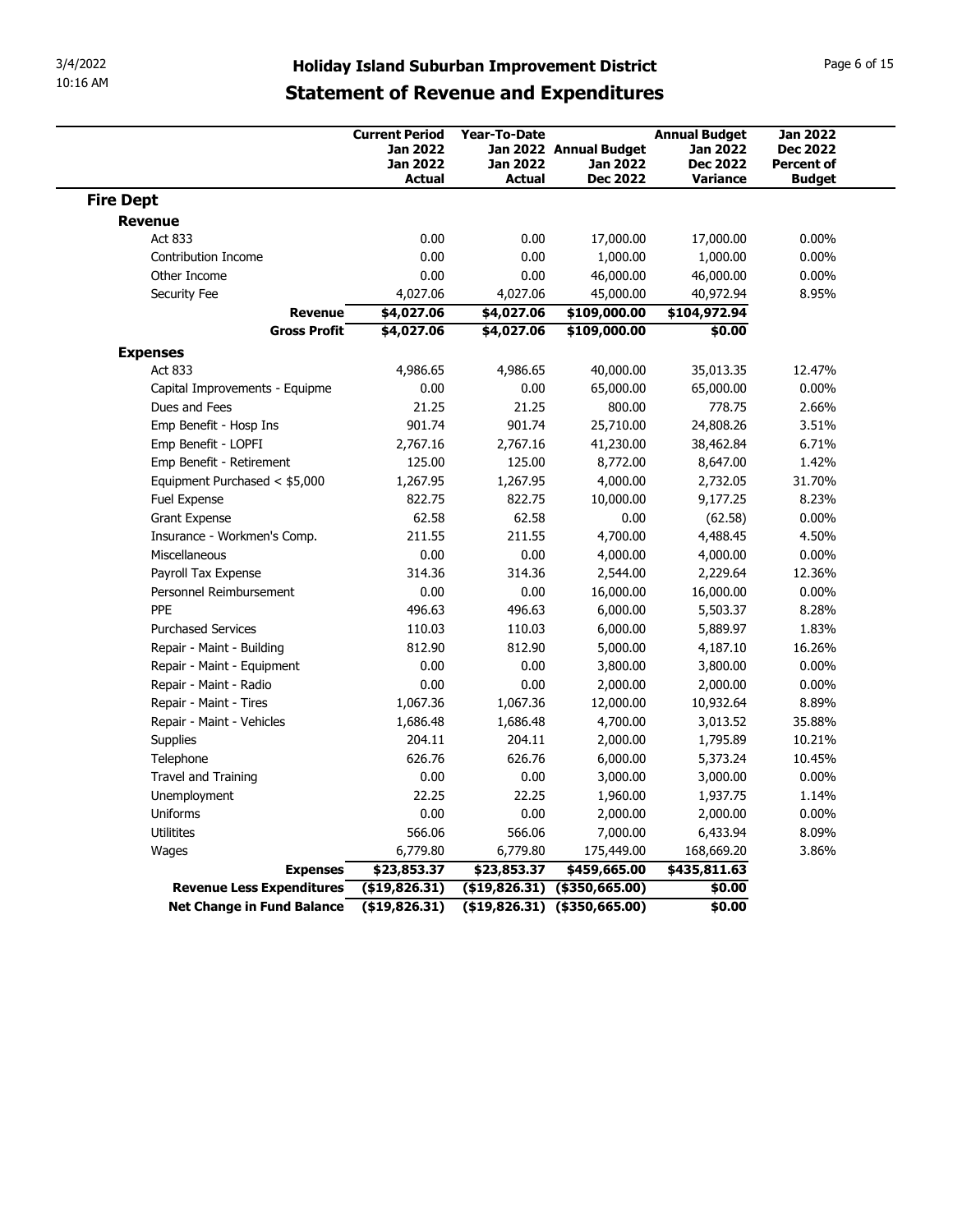| 3/4/2022                                     | <b>Holiday Island Suburban Improvement District</b> |                  |                                                                       |                                         | Page 7 of 15                       |
|----------------------------------------------|-----------------------------------------------------|------------------|-----------------------------------------------------------------------|-----------------------------------------|------------------------------------|
| 10:16 AM                                     |                                                     |                  |                                                                       |                                         |                                    |
|                                              | <b>Statement of Revenue and Expenditures</b>        |                  |                                                                       |                                         |                                    |
|                                              |                                                     |                  |                                                                       |                                         |                                    |
|                                              | <b>Current Period</b><br>Jan 2022                   | Year-To-Date     | Jan 2022 Annual Budget                                                | <b>Annual Budget</b><br><b>Jan 2022</b> | <b>Jan 2022</b><br><b>Dec 2022</b> |
|                                              | <b>Jan 2022</b>                                     | Jan 2022         | Jan 2022                                                              | <b>Dec 2022</b>                         | <b>Percent of</b>                  |
|                                              | <b>Actual</b>                                       | <b>Actual</b>    | <b>Dec 2022</b>                                                       | Variance                                | <b>Budget</b>                      |
| <b>HISID - General Fund</b>                  |                                                     |                  |                                                                       |                                         |                                    |
| <b>Revenue</b>                               |                                                     |                  |                                                                       |                                         |                                    |
| Assessment Income - Current                  | (2,966.42)                                          | (2,966.42)       | 2,311,476.00                                                          | 2,314,442.42                            | $(0.13\%)$                         |
| Assessment Income - Penalties                | (672.81)<br>0.00                                    | (672.81)<br>0.00 | 60,000.00                                                             | 60,672.81                               | $(1.12\%)$                         |
|                                              |                                                     |                  | 253,764.00                                                            | 253,764.00                              | $0.00\%$                           |
| Debt Service - Sewer Treatment               |                                                     |                  |                                                                       |                                         |                                    |
| Interest Income                              | 2,059.65                                            | 2,059.65         | 20,000.00                                                             | 17,940.35                               | 10.30%                             |
| Other Income                                 | 1,120.00                                            | 1,120.00         | 49,000.00                                                             | 47,880.00                               | 2.29%                              |
| <b>Tower Rental</b>                          | 2,739.21                                            | 2,739.21         | 0.00                                                                  | (2,739.21)                              | $0.00\%$                           |
| Revenue<br><b>Gross Profit</b>               | \$2,279.63<br>\$2,279.63                            |                  | \$2,279.63 \$2,694,240.00 \$2,691,960.37<br>\$2,279.63 \$2,694,240.00 | \$0.00                                  |                                    |
|                                              |                                                     |                  |                                                                       |                                         |                                    |
| <b>Expenses</b><br>Advertising               | 4,549.49                                            | 4,549.49         | 20,000.00                                                             | 15,450.51                               | 22.75%                             |
| Assessment Expense - Uncollect               | 0.00                                                | 0.00             | 80,000.00                                                             | 80,000.00                               | $0.00\%$                           |
| Dues and Fees                                | 100.14                                              | 100.14           | 0.00                                                                  | (100.14)                                | $0.00\%$                           |
| Insurance                                    | 12,161.50                                           | 12,161.50        | 140,000.00                                                            | 127,838.50                              | 8.69%                              |
| Legal Fees                                   | 2,500.00                                            | 2,500.00         | 32,000.00                                                             | 29,500.00                               | 7.81%                              |
| Miscellaneous                                | 165.31                                              | 165.31           | 2,000.00                                                              | 1,834.69                                | 8.27%                              |
| Other Expense                                | 45.00                                               | 45.00            | 0.00                                                                  | (45.00)                                 | $0.00\%$                           |
| <b>Purchased Services</b>                    | 1,061.56                                            | 1,061.56         | 13,000.00                                                             | 11,938.44                               | 8.17%                              |
| Taxes - Real Estate and Person               | 0.00                                                | 0.00             | 55,000.00                                                             | 55,000.00                               | $0.00\%$                           |
| <b>Expenses</b><br>Revenue Less Expenditures | \$20,583.00<br>(\$18,303.37)                        | \$20,583.00      | \$342,000.00<br>( \$18,303.37) \$2,352,240.00                         | \$321,417.00<br>\$0.00                  |                                    |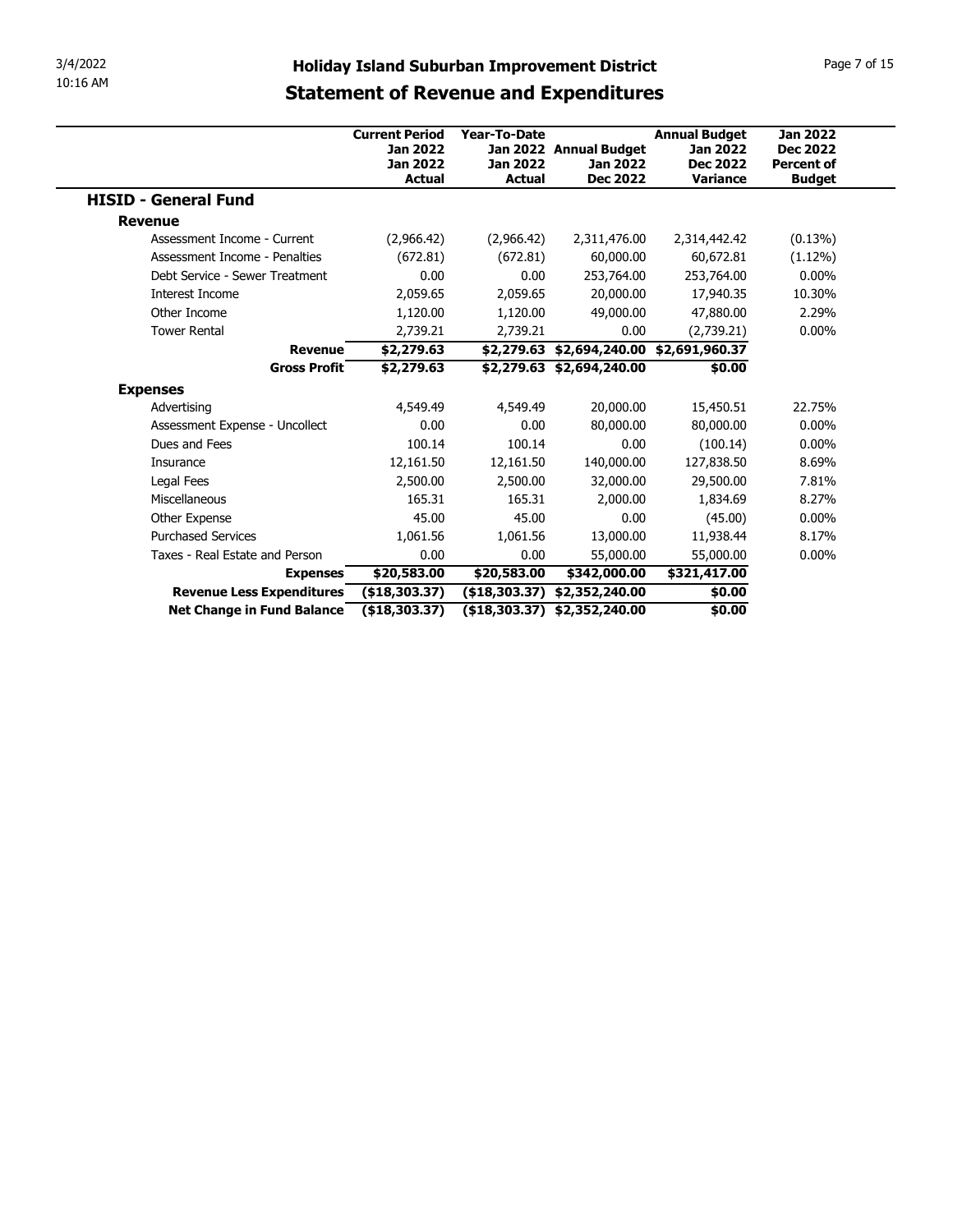| 3/4/2022        |                                              | <b>Holiday Island Suburban Improvement District</b> |                                  |                                    |                                         |                                    | Page 8 of 15 |
|-----------------|----------------------------------------------|-----------------------------------------------------|----------------------------------|------------------------------------|-----------------------------------------|------------------------------------|--------------|
| 10:16 AM        |                                              | <b>Statement of Revenue and Expenditures</b>        |                                  |                                    |                                         |                                    |              |
|                 |                                              |                                                     |                                  |                                    |                                         |                                    |              |
|                 |                                              | <b>Current Period</b><br>Jan 2022                   | Year-To-Date                     | Jan 2022 Annual Budget             | <b>Annual Budget</b><br><b>Jan 2022</b> | <b>Jan 2022</b><br><b>Dec 2022</b> |              |
|                 |                                              |                                                     |                                  |                                    |                                         |                                    |              |
|                 |                                              | Jan 2022<br><b>Actual</b>                           | <b>Jan 2022</b><br><b>Actual</b> | <b>Jan 2022</b><br><b>Dec 2022</b> | <b>Dec 2022</b><br>Variance             | <b>Percent of</b><br><b>Budget</b> |              |
|                 |                                              |                                                     |                                  |                                    |                                         |                                    |              |
| <b>Revenue</b>  | <b>Holiday Island Marina</b>                 |                                                     |                                  |                                    |                                         |                                    |              |
|                 | Facilities Rental - Long Term                | 0.00                                                | 0.00                             | 250,000.00                         | 250,000.00                              | $0.00\%$                           |              |
|                 | Other Income                                 | 0.00                                                | 0.00                             | 14,000.00                          | 14,000.00                               | $0.00\%$                           |              |
|                 | <b>Revenue</b>                               | \$0.00                                              | \$0.00                           | \$264,000.00                       | \$264,000.00                            |                                    |              |
|                 | <b>Gross Profit</b>                          | \$0.00                                              | \$0.00                           | \$264,000.00                       | \$0.00                                  |                                    |              |
| <b>Expenses</b> |                                              |                                                     |                                  |                                    |                                         |                                    |              |
|                 | Dues and Fees                                | 175.00                                              | 175.00                           | 850.00                             | 675.00                                  | 20.59%                             |              |
|                 | <b>Purchased Services</b>                    | 6,880.62                                            | 6,880.62                         | 85,100.00                          | 78,219.38                               | 8.09%                              |              |
|                 | Repair - Maint - Building                    | 0.00                                                | 0.00                             | 10,000.00                          | 10,000.00                               | $0.00\%$                           |              |
|                 | Repair - Maint - Equipment                   | 0.00                                                | 0.00                             | 500.00                             | 500.00                                  | $0.00\%$                           |              |
|                 | Telephone                                    | 116.65                                              | 116.65                           | 250.00                             | 133.35                                  | 46.66%                             |              |
|                 | Utilitites                                   | 165.50                                              | 165.50                           | 1,650.00                           | 1,484.50                                | 10.03%                             |              |
|                 | <b>Expenses</b><br>Revenue Less Expenditures | \$7,337.77<br>(\$7,337.77)                          | \$7,337.77<br>(\$7,337.77)       | \$98,350.00<br>\$165,650.00        | \$91,012.23<br>\$0.00                   |                                    |              |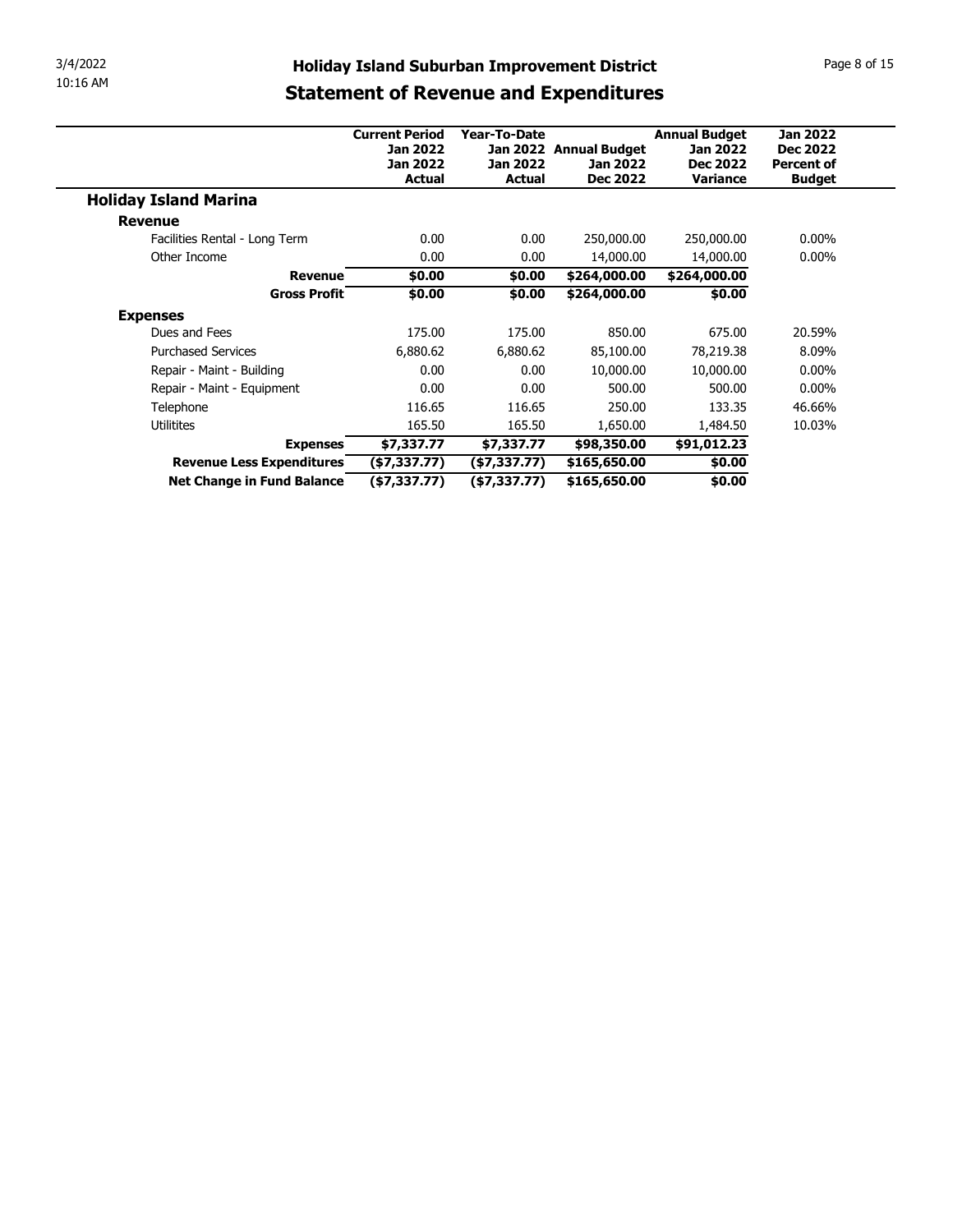| 3/4/2022<br>10:16 AM |                                              |                                  |                                  |                                                     |                      |                   |
|----------------------|----------------------------------------------|----------------------------------|----------------------------------|-----------------------------------------------------|----------------------|-------------------|
|                      |                                              |                                  |                                  | <b>Holiday Island Suburban Improvement District</b> |                      | Page 9 of 15      |
|                      |                                              |                                  |                                  |                                                     |                      |                   |
|                      |                                              |                                  |                                  | <b>Statement of Revenue and Expenditures</b>        |                      |                   |
|                      |                                              | <b>Current Period</b>            | Year-To-Date                     |                                                     | <b>Annual Budget</b> | <b>Jan 2022</b>   |
|                      |                                              | <b>Jan 2022</b>                  |                                  | Jan 2022 Annual Budget                              | Jan 2022             | <b>Dec 2022</b>   |
|                      |                                              | <b>Jan 2022</b><br><b>Actual</b> | <b>Jan 2022</b><br><b>Actual</b> | <b>Jan 2022</b><br><b>Dec 2022</b>                  | <b>Dec 2022</b>      | <b>Percent of</b> |
|                      |                                              |                                  |                                  |                                                     | Variance             | <b>Budget</b>     |
|                      | <b>Public Safety Dept</b>                    |                                  |                                  |                                                     |                      |                   |
|                      | <b>Revenue</b><br>Security Fee               | 4,027.06                         | 4,027.06                         | 48,000.00                                           | 43,972.94            | 8.39%             |
|                      | <b>Revenue</b>                               | \$4,027.06                       | \$4,027.06                       | \$48,000.00                                         | \$43,972.94          |                   |
|                      | <b>Gross Profit</b>                          | \$4,027.06                       | \$4,027.06                       | \$48,000.00                                         | \$0.00               |                   |
|                      |                                              |                                  |                                  |                                                     |                      |                   |
|                      | <b>Expenses</b><br><b>Purchased Services</b> | 4,000.00                         | 4,000.00                         | 48,000.00                                           | 44,000.00            | 8.33%             |
|                      | <b>Expenses</b>                              | \$4,000.00                       | \$4,000.00                       | \$48,000.00                                         | \$44,000.00          |                   |
|                      | Revenue Less Expenditures                    | \$27.06<br>\$27.06               | \$27.06<br>\$27.06               | \$0.00                                              | \$0.00               |                   |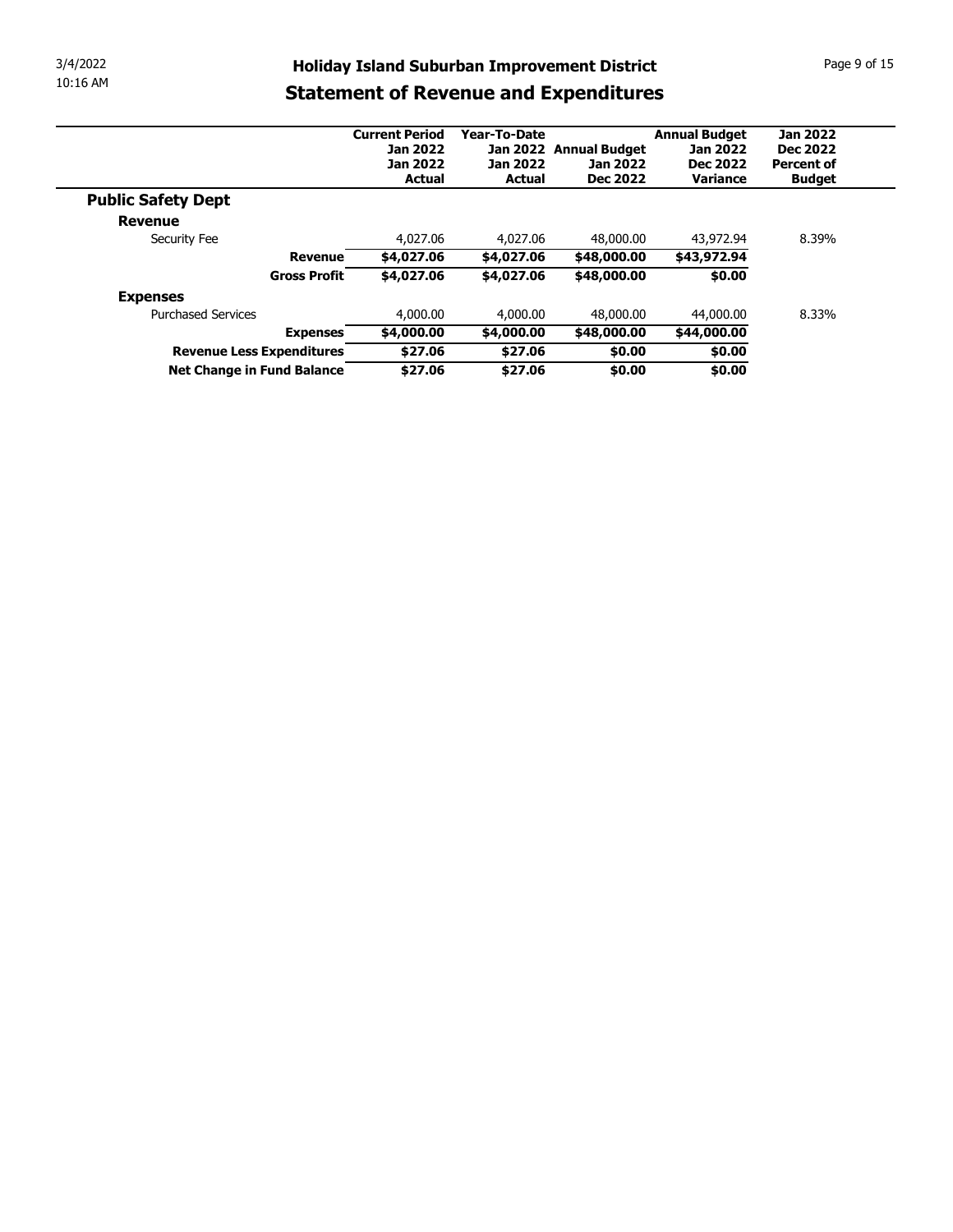| 3/4/2022<br>10:16 AM                                        |                                                                                                     |                                  |                                                       |                                                       |                                                       |
|-------------------------------------------------------------|-----------------------------------------------------------------------------------------------------|----------------------------------|-------------------------------------------------------|-------------------------------------------------------|-------------------------------------------------------|
|                                                             | <b>Holiday Island Suburban Improvement District</b><br><b>Statement of Revenue and Expenditures</b> |                                  |                                                       |                                                       | Page 10 of 15                                         |
|                                                             | <b>Current Period</b>                                                                               | Year-To-Date                     |                                                       | <b>Annual Budget</b>                                  | <b>Jan 2022</b>                                       |
|                                                             | <b>Jan 2022</b><br><b>Jan 2022</b><br><b>Actual</b>                                                 | <b>Jan 2022</b><br><b>Actual</b> | Jan 2022 Annual Budget<br>Jan 2022<br><b>Dec 2022</b> | <b>Jan 2022</b><br><b>Dec 2022</b><br><b>Variance</b> | <b>Dec 2022</b><br><b>Percent of</b><br><b>Budget</b> |
| <b>Recreation Center</b>                                    |                                                                                                     |                                  |                                                       |                                                       |                                                       |
| <b>Revenue</b>                                              |                                                                                                     |                                  |                                                       |                                                       |                                                       |
| Family Recreation - Access Car<br>Fees - Green              | 0.00<br>35.50                                                                                       | 0.00<br>35.50                    | 4,800.00<br>15,500.00                                 | 4,800.00<br>15,464.50                                 | $0.00\%$<br>0.23%                                     |
| Fees - Recreation                                           | 0.00                                                                                                | 0.00                             | 24,000.00                                             | 24,000.00                                             | $0.00\%$                                              |
| Individual Golf - Access Card                               | 0.00                                                                                                | 0.00                             | 1,100.00                                              | 1,100.00                                              | $0.00\%$                                              |
| <b>Individual Recreation - Access</b>                       | 0.00                                                                                                | 0.00                             | 1,500.00                                              | 1,500.00                                              | $0.00\%$                                              |
| Other Income                                                | 0.00                                                                                                | 0.00                             | 800.00                                                | 800.00                                                | $0.00\%$                                              |
| Rent - Cart                                                 | 17.80                                                                                               | 17.80                            | 8,500.00                                              | 8,482.20                                              | 0.21%                                                 |
| Rent - Club                                                 | 0.00                                                                                                | 0.00                             | 250.00                                                | 250.00                                                | $0.00\%$                                              |
| Rent - Facilities Short Term                                | 0.00                                                                                                | 0.00                             | 3,500.00                                              | 3,500.00                                              | $0.00\%$                                              |
| Sales - Beverage<br>Sales - Food                            | 0.93<br>0.00                                                                                        | 0.93<br>0.00                     | 1,500.00<br>1,400.00                                  | 1,499.07<br>1,400.00                                  | 0.06%<br>$0.00\%$                                     |
| Sales - Merchandise                                         | 5.00                                                                                                | 5.00                             | 0.00                                                  | (5.00)                                                | $0.00\%$                                              |
| <b>Revenue</b>                                              | \$59.23                                                                                             | \$59.23                          | \$62,850.00                                           | \$62,790.77                                           |                                                       |
| <b>Gross Profit</b>                                         | \$59.23                                                                                             | \$59.23                          | \$62,850.00                                           | \$0.00                                                |                                                       |
| <b>Expenses</b>                                             |                                                                                                     |                                  |                                                       |                                                       |                                                       |
| Capital Improvements - Facilit                              | 0.00                                                                                                | 0.00                             | 25,000.00                                             | 25,000.00                                             | $0.00\%$                                              |
| <b>Chemicals and Fertilizer</b><br>Cost of Sales - Beverage | 0.00<br>0.11                                                                                        | 0.00<br>0.11                     | 5,000.00<br>400.00                                    | 5,000.00<br>399.89                                    | $0.00\%$<br>0.03%                                     |
| Cost of Sales - Food                                        | 20.70                                                                                               | 20.70                            | 500.00                                                | 479.30                                                | 4.14%                                                 |
| Cost of Sales - Merchandise                                 | 2.23                                                                                                | 2.23                             | 600.00                                                | 597.77                                                | 0.37%                                                 |
| Credit Cards Fees                                           | 37.94                                                                                               | 37.94                            | 1,100.00                                              | 1,062.06                                              | 3.45%                                                 |
| Dues and Fees                                               | 21.25                                                                                               | 21.25                            | 100.00                                                | 78.75                                                 | 21.25%                                                |
| Emp Benefit - Hosp Ins                                      | 281.32                                                                                              | 281.32                           | 3,376.00                                              | 3,094.68                                              | 8.33%                                                 |
| Emp Benefit - Retirement                                    | 36.72                                                                                               | 36.72                            | 1,420.00                                              | 1,383.28                                              | 2.59%                                                 |
| Equipment Purchased < \$5,000                               | 0.00                                                                                                | 0.00                             | 3,000.00<br>500.00                                    | 3,000.00                                              | $0.00\%$                                              |
| Fuel Expense<br>Insurance - Workmen's Comp.                 | 0.00<br>50.88                                                                                       | 0.00<br>50.88                    | 1,200.00                                              | 500.00<br>1,149.12                                    | $0.00\%$<br>4.24%                                     |
| Payroll Tax Expense                                         | 104.38                                                                                              | 104.38                           | 6,259.00                                              | 6,154.62                                              | 1.67%                                                 |
| Personnel Reimbursement                                     | 0.00                                                                                                | 0.00                             | 300.00                                                | 300.00                                                | $0.00\%$                                              |
| <b>Purchased Services</b>                                   | 1,385.97                                                                                            | 1,385.97                         | 15,000.00                                             | 13,614.03                                             | 9.24%                                                 |
| Repair - Maint - Building                                   | 0.00                                                                                                | 0.00                             | 8,000.00                                              | 8,000.00                                              | $0.00\%$                                              |
| Repair - Maint - Equipment                                  | 0.00                                                                                                | 0.00                             | 1,000.00                                              | 1,000.00                                              | $0.00\%$                                              |
| Repair- Maint- Parts/Material                               | 0.00                                                                                                | 0.00                             | 1,200.00                                              | 1,200.00                                              | $0.00\%$                                              |
| Supplies                                                    | 29.90                                                                                               | 29.90                            | 3,000.00                                              | 2,970.10                                              | 1.00%                                                 |
| Telephone                                                   | 215.05                                                                                              | 215.05                           | 2,400.00                                              | 2,184.95                                              | 8.96%                                                 |
| Unemployment<br>Utilitites                                  | 4.10<br>1,018.21                                                                                    | 4.10<br>1,018.21                 | 3,096.00<br>14,000.00                                 | 3,091.90<br>12,981.79                                 | 0.13%<br>7.27%                                        |
| Wages                                                       | 1,411.21                                                                                            | 1,411.21                         | 81,811.00                                             | 80,399.79                                             | 1.72%                                                 |
|                                                             |                                                                                                     | \$4,619.97                       | \$178,262.00                                          | \$173,642.03                                          |                                                       |
|                                                             |                                                                                                     |                                  |                                                       |                                                       |                                                       |
| <b>Expenses</b><br><b>Revenue Less Expenditures</b>         | \$4,619.97<br>$($ \$4,560.74)                                                                       |                                  | $(4,560.74)$ $(415,412.00)$                           | \$0.00                                                |                                                       |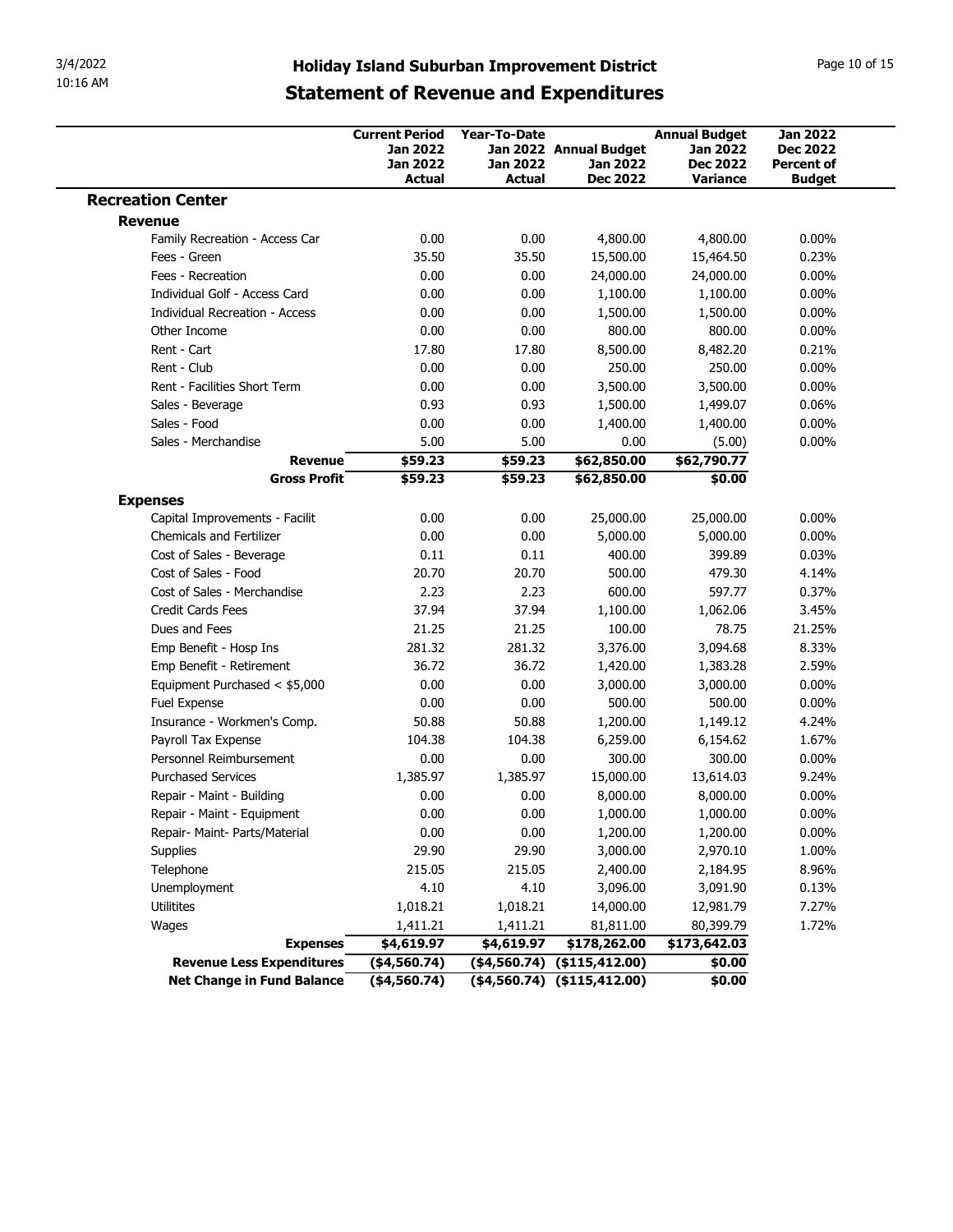| 3/4/2022                                            |                                              |                              |                                                     |                          |                   |
|-----------------------------------------------------|----------------------------------------------|------------------------------|-----------------------------------------------------|--------------------------|-------------------|
|                                                     |                                              |                              |                                                     |                          |                   |
|                                                     |                                              |                              | <b>Holiday Island Suburban Improvement District</b> |                          | Page 11 of 15     |
| 10:16 AM                                            | <b>Statement of Revenue and Expenditures</b> |                              |                                                     |                          |                   |
|                                                     |                                              |                              |                                                     |                          |                   |
|                                                     | <b>Current Period</b>                        | Year-To-Date                 |                                                     | <b>Annual Budget</b>     | <b>Jan 2022</b>   |
|                                                     | <b>Jan 2022</b>                              |                              | Jan 2022 Annual Budget                              | <b>Jan 2022</b>          | <b>Dec 2022</b>   |
|                                                     | <b>Jan 2022</b>                              | <b>Jan 2022</b>              | <b>Jan 2022</b>                                     | <b>Dec 2022</b>          | <b>Percent of</b> |
|                                                     | <b>Actual</b>                                | <b>Actual</b>                | <b>Dec 2022</b>                                     | Variance                 | <b>Budget</b>     |
| <b>Restaurant - Golf Operations</b>                 |                                              |                              |                                                     |                          |                   |
| <b>Revenue</b>                                      |                                              |                              |                                                     |                          |                   |
| Sales - Beer                                        | 308.27                                       | 308.27                       | 15,000.00                                           | 14,691.73                | 2.06%<br>5.19%    |
| Sales - Beverage<br>Sales - Food                    | 363.24                                       | 363.24                       | 7,000.00                                            | 6,636.76                 | 5.59%             |
| <b>Revenue</b>                                      | 4,196.11<br>\$4,867.62                       | 4,196.11<br>\$4,867.62       | 75,000.00<br>\$97,000.00                            | 70,803.89<br>\$92,132.38 |                   |
| <b>Gross Profit</b>                                 | \$4,867.62                                   | \$4,867.62                   | \$97,000.00                                         | \$0.00                   |                   |
|                                                     |                                              |                              |                                                     |                          |                   |
| <b>Expenses</b>                                     |                                              |                              |                                                     |                          |                   |
| Advertising                                         | 0.00                                         | 0.00                         | 400.00                                              | 400.00                   | $0.00\%$          |
| Cost of Sales - Beer<br>Cost of Sales - Beverage    | 726.74<br>679.81                             | 726.74<br>679.81             | 3,800.00                                            | 3,073.26                 | 19.12%<br>18.88%  |
| Cost of Sales - Food                                | 5,463.50                                     | 5,463.50                     | 3,600.00<br>40,000.00                               | 2,920.19<br>34,536.50    | 13.66%            |
| Credit Cards Fees                                   | 351.06                                       | 351.06                       | 5,500.00                                            | 5,148.94                 | 6.38%             |
| Dues and Fees                                       | 21.25                                        | 21.25                        | 450.00                                              | 428.75                   | 4.72%             |
| Emp Benefit - Retirement                            | 56.92                                        | 56.92                        | 1,560.00                                            | 1,503.08                 | 3.65%             |
|                                                     | 0.00                                         | 0.00                         | 1,000.00                                            | 1,000.00                 | $0.00\%$          |
|                                                     |                                              | 29.33                        | 0.00                                                | (29.33)                  | $0.00\%$          |
| Equipment Purchased < \$5,000                       |                                              | 0.00                         | 200.00                                              | 200.00                   | $0.00\%$          |
| Insurance - Workmen's Comp.                         | 29.33                                        |                              | 5,251.00                                            | 5,116.08                 | 2.57%             |
| Notices and Ads                                     | 0.00                                         |                              |                                                     |                          | 7.46%             |
| Payroll Tax Expense                                 | 134.92                                       | 134.92                       |                                                     |                          |                   |
| <b>Purchased Services</b>                           | 104.47                                       | 104.47                       | 1,400.00                                            | 1,295.53                 |                   |
| Repair - Maint - Equipment                          | 0.00                                         | 0.00                         | 2,000.00                                            | 2,000.00                 | $0.00\%$          |
| Supplies                                            | 697.97                                       | 697.97                       | 6,000.00                                            | 5,302.03                 | 11.63%            |
| Unemployment                                        | 5.30                                         | 5.30                         | 1,470.00                                            | 1,464.70                 | 0.36%             |
| Utilitites                                          | 1,271.02                                     | 1,271.02                     | 10,000.00                                           | 8,728.98                 | 12.71%            |
| Wages                                               | 1,646.25                                     | 1,646.25                     | 68,640.00                                           | 66,993.75                | 2.40%             |
| <b>Expenses</b><br><b>Revenue Less Expenditures</b> | \$11,188.54<br>( \$6,320.92)                 | \$11,188.54<br>( \$6,320.92) | \$151,271.00<br>$($ \$54,271.00)                    | \$140,082.46<br>\$0.00   |                   |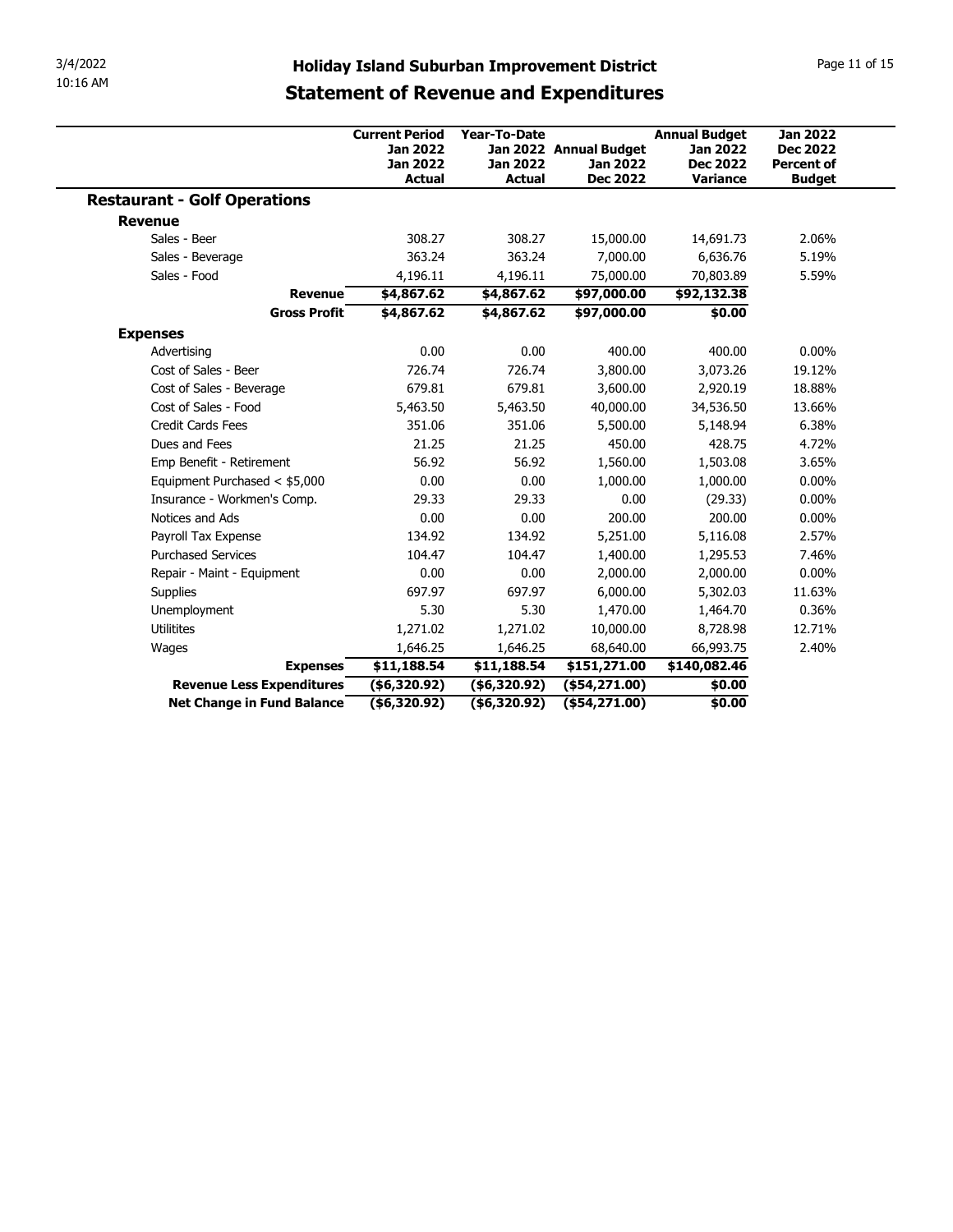| 3/4/2022                                                     |                                                             |                                 |                                                     |                                                            |                                                         |
|--------------------------------------------------------------|-------------------------------------------------------------|---------------------------------|-----------------------------------------------------|------------------------------------------------------------|---------------------------------------------------------|
|                                                              |                                                             |                                 |                                                     |                                                            |                                                         |
|                                                              |                                                             |                                 |                                                     |                                                            |                                                         |
| 10:16 AM                                                     | <b>Statement of Revenue and Expenditures</b>                |                                 | <b>Holiday Island Suburban Improvement District</b> |                                                            | Page 12 of 15                                           |
|                                                              | <b>Current Period</b><br><b>Jan 2022</b><br><b>Jan 2022</b> | <b>Year-To-Date</b><br>Jan 2022 | Jan 2022 Annual Budget<br><b>Jan 2022</b>           | <b>Annual Budget</b><br><b>Jan 2022</b><br><b>Dec 2022</b> | <b>Jan 2022</b><br><b>Dec 2022</b><br><b>Percent of</b> |
|                                                              | <b>Actual</b>                                               | <b>Actual</b>                   | <b>Dec 2022</b>                                     | Variance                                                   | <b>Budget</b>                                           |
| <b>Road Dept</b>                                             |                                                             |                                 |                                                     |                                                            |                                                         |
| <b>Revenue</b>                                               |                                                             |                                 |                                                     |                                                            |                                                         |
| Other Income<br>Road Inspection Fee - Nonref                 | 0.00<br>1,600.00                                            | 0.00<br>1,600.00                | 500.00<br>2,100.00                                  | 500.00<br>500.00                                           | $0.00\%$<br>76.19%                                      |
| <b>Revenue</b>                                               | \$1,600.00                                                  | \$1,600.00                      | \$2,600.00                                          | \$1,000.00                                                 |                                                         |
| <b>Gross Profit</b>                                          | \$1,600.00                                                  | \$1,600.00                      | \$2,600.00                                          | \$0.00                                                     |                                                         |
| <b>Expenses</b>                                              |                                                             |                                 |                                                     |                                                            |                                                         |
| Capital Improvements - Facilit                               | 0.00                                                        | 0.00                            | 370,000.00                                          | 370,000.00                                                 | $0.00\%$                                                |
| Dues and Fees                                                | 175.00                                                      | 175.00                          | 1,000.00                                            | 825.00                                                     | 17.50%                                                  |
| Emp Benefit - Hosp Ins<br>Emp Benefit - Retirement           | 1,522.14<br>268.37                                          | 1,522.14<br>268.37              | 25,017.00<br>11,528.00                              | 23,494.86<br>11,259.63                                     | 6.08%<br>2.33%                                          |
| Equipment Purchased < \$5,000                                | 0.00                                                        | 0.00                            | 3,000.00                                            | 3,000.00                                                   | $0.00\%$                                                |
| Fuel Expense                                                 | 1,206.87                                                    | 1,206.87                        | 20,000.00                                           | 18,793.13                                                  | 6.03%                                                   |
| Insurance - Workmen's Comp.                                  | 303.12                                                      | 303.12                          | 4,224.00                                            | 3,920.88                                                   | 7.18%                                                   |
| Notices and Ads                                              | 0.00                                                        | 0.00                            | 500.00                                              | 500.00                                                     | $0.00\%$                                                |
| Payroll Tax Expense                                          | 532.34                                                      | 532.34                          | 17,638.00                                           | 17,105.66                                                  | 3.02%                                                   |
| <b>Purchased Services</b>                                    | 82.31                                                       | 82.31                           | 33,625.00                                           | 33,542.69                                                  | 0.24%                                                   |
| Repair - Maint - Building                                    | 291.91                                                      | 291.91                          | 500.00                                              | 208.09                                                     | 58.38%                                                  |
| Repair - Maint - Radio                                       | 0.00                                                        | 0.00                            | 500.00                                              | 500.00                                                     | $0.00\%$                                                |
| Repair - Maint - Street Light<br>Repair - Maint - Tires      | 250.59<br>1,203.98                                          | 250.59<br>1,203.98              | 500.00<br>5,000.00                                  | 249.41<br>3,796.02                                         | 50.12%<br>24.08%                                        |
|                                                              | 43.16                                                       | 43.16                           | 5,000.00                                            | 4,956.84                                                   | 0.86%                                                   |
|                                                              |                                                             | 405.97                          | 5,000.00                                            | 4,594.03                                                   | 8.12%                                                   |
| Repair - Maint - Vehicles                                    |                                                             | 0.00                            | 20,000.00                                           | 20,000.00                                                  | $0.00\%$                                                |
| Repair- Maint- Parts/Material<br>Repair-Maint Road Materials | 405.97<br>0.00                                              |                                 |                                                     |                                                            |                                                         |
| Safety                                                       | 0.00                                                        | 0.00                            | 250.00                                              | 250.00                                                     | $0.00\%$                                                |
| Snow / Ice Removal                                           | 0.00                                                        | 0.00                            | 17,000.00                                           | 17,000.00                                                  | $0.00\%$                                                |
| Supplies                                                     | 72.08                                                       | 72.08                           | 3,000.00                                            | 2,927.92                                                   | 2.40%                                                   |
| Telephone                                                    | 162.82                                                      | 162.82                          | 1,920.00                                            | 1,757.18                                                   | 8.48%                                                   |
| Unemployment                                                 | 20.88                                                       | 20.88                           | 2,940.00                                            | 2,919.12                                                   | 0.71%                                                   |
| Uniforms                                                     | 168.66                                                      | 168.66                          | 2,000.00                                            | 1,831.34                                                   | 8.43%                                                   |
| Utilitites                                                   | 1,136.49                                                    | 1,136.49                        | 7,500.00                                            | 6,363.51                                                   | 15.15%                                                  |
| Wages                                                        | 7,212.49                                                    | 7,212.49                        | 230,558.00                                          | 223,345.51                                                 | 3.13%                                                   |
| <b>Expenses</b><br><b>Revenue Less Expenditures</b>          | \$15,059.18<br>( \$13,459.18)                               | \$15,059.18                     | \$788,200.00<br>$( $13,459.18)$ $( $785,600.00)$    | \$773,140.82<br>\$0.00                                     |                                                         |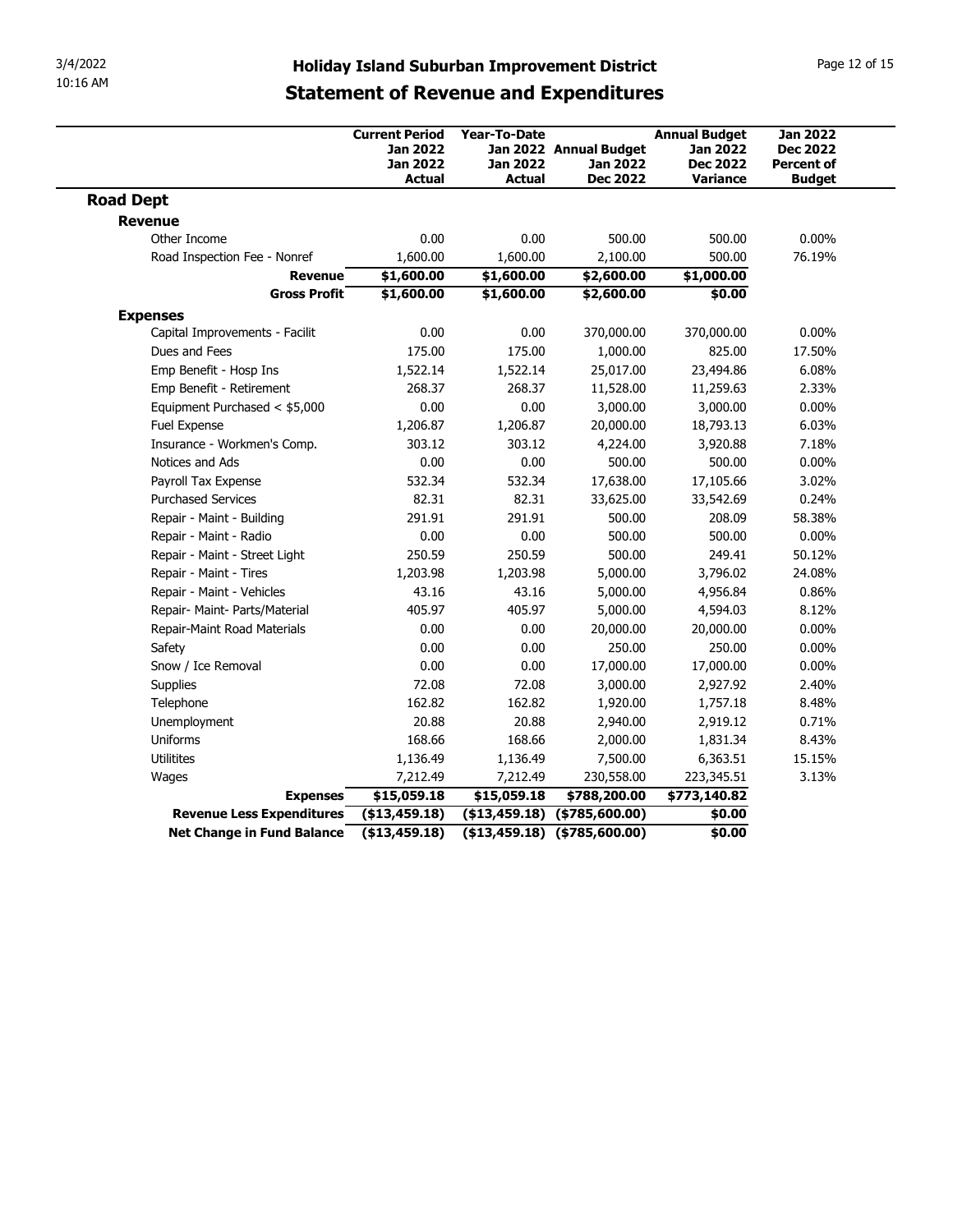| <b>Holiday Island Suburban Improvement District</b><br><b>Statement of Revenue and Expenditures</b> |                                                                       |                                                  |                                                                         |                                                                               |                                                                          |  |
|-----------------------------------------------------------------------------------------------------|-----------------------------------------------------------------------|--------------------------------------------------|-------------------------------------------------------------------------|-------------------------------------------------------------------------------|--------------------------------------------------------------------------|--|
|                                                                                                     | <b>Current Period</b><br>Jan 2022<br><b>Jan 2022</b><br><b>Actual</b> | <b>Year-To-Date</b><br><b>Jan 2022</b><br>Actual | Jan 2022 Annual Budget<br>Jan 2022<br><b>Dec 2022</b>                   | <b>Annual Budget</b><br><b>Jan 2022</b><br><b>Dec 2022</b><br><b>Variance</b> | <b>Jan 2022</b><br><b>Dec 2022</b><br><b>Percent of</b><br><b>Budget</b> |  |
| <b>Water/WW Dept</b>                                                                                |                                                                       |                                                  |                                                                         |                                                                               |                                                                          |  |
| <b>Revenue</b>                                                                                      |                                                                       |                                                  |                                                                         |                                                                               |                                                                          |  |
| Debt Service - Sewer Treatment                                                                      | 20,050.31                                                             | 20,050.31                                        | 290,095.00                                                              | 270,044.69                                                                    | 6.91%                                                                    |  |
| Irrigation Service Income                                                                           | 0.00                                                                  | 0.00                                             | 500.00                                                                  | 500.00                                                                        | $0.00\%$                                                                 |  |
| Late Charges on Water and Sewe                                                                      | 1,042.72                                                              | 1,042.72                                         | 10,000.00                                                               | 8,957.28                                                                      | 10.43%                                                                   |  |
| Sewer Sales                                                                                         | 29,801.54                                                             | 29,801.54                                        | 335,807.00                                                              | 306,005.46                                                                    | 8.87%                                                                    |  |
| Sewer Sales Installation Charg                                                                      | 1,200.00                                                              | 1,200.00                                         | 11,000.00                                                               | 9,800.00                                                                      | 10.91%<br>8.54%                                                          |  |
| Water Sales<br>Water Service Installation Cha                                                       | 41,004.28<br>1,400.00                                                 | 41,004.28<br>1,400.00                            | 480,000.00<br>14,000.00                                                 | 438,995.72<br>12,600.00                                                       | 10.00%                                                                   |  |
| Water Turn-On Charges                                                                               | 855.00                                                                | 855.00                                           | 15,000.00                                                               | 14,145.00                                                                     | 5.70%                                                                    |  |
| Revenue<br><b>Gross Profit</b>                                                                      | \$95,353.85<br>\$95,353.85                                            |                                                  | \$95,353.85 \$1,156,402.00 \$1,061,048.15<br>\$95,353.85 \$1,156,402.00 | \$0.00                                                                        |                                                                          |  |
| <b>Expenses</b>                                                                                     |                                                                       |                                                  |                                                                         |                                                                               |                                                                          |  |
| Capital Improvements - Facilit                                                                      | 0.00                                                                  | 0.00                                             | 37,000.00                                                               | 37,000.00                                                                     | $0.00\%$                                                                 |  |
| Chemicals and Fertilizer                                                                            | 0.00                                                                  | 0.00                                             | 23,500.00                                                               | 23,500.00                                                                     | $0.00\%$                                                                 |  |
| Dues and Fees                                                                                       | 833.11                                                                | 833.11                                           | 10,275.00                                                               | 9,441.89                                                                      | 8.11%                                                                    |  |
| Emp Benefit - Hosp Ins                                                                              | 1,183.08                                                              | 1,183.08                                         | 17,572.00                                                               | 16,388.92                                                                     | 6.73%                                                                    |  |
| Emp Benefit - Retirement                                                                            | 430.47                                                                | 430.47                                           | 11,865.00                                                               | 11,434.53                                                                     | 3.63%                                                                    |  |
| Engineering                                                                                         | 0.00                                                                  | 0.00                                             | 20,000.00                                                               | 20,000.00                                                                     | $0.00\%$                                                                 |  |
| Equipment Purchased < \$5,000                                                                       | 0.00                                                                  | 0.00                                             | 7,200.00                                                                | 7,200.00                                                                      | $0.00\%$                                                                 |  |
| Fire Hydrants                                                                                       | 0.00                                                                  | 0.00                                             | 5,000.00                                                                | 5,000.00                                                                      | $0.00\%$                                                                 |  |
| Fuel Expense<br>Insurance - Workmen's Comp.                                                         | 619.82<br>263.93                                                      | 619.82<br>263.93                                 | 13,800.00<br>3,072.00                                                   | 13,180.18<br>2,808.07                                                         | 4.49%<br>8.59%                                                           |  |
| <b>Interest Expense</b>                                                                             | 7,276.80                                                              | 7,276.80                                         | 100,000.00                                                              | 92,723.20                                                                     | 7.28%                                                                    |  |
| Lab Fees                                                                                            | 520.26                                                                | 520.26                                           | 7,000.00                                                                | 6,479.74                                                                      | 7.43%                                                                    |  |
| Miscellaneous                                                                                       | 0.00                                                                  | 0.00                                             | 2,000.00                                                                | 2,000.00                                                                      | $0.00\%$                                                                 |  |
| Notices and Ads                                                                                     | 262.19                                                                | 262.19                                           | 800.00                                                                  | 537.81                                                                        | 32.77%                                                                   |  |
| Payroll Tax Expense                                                                                 | 643.51                                                                | 643.51                                           | 18,509.00                                                               | 17,865.49                                                                     | 3.48%                                                                    |  |
| <b>Purchased Services</b>                                                                           | 1,679.05                                                              | 1,679.05                                         | 37,000.00                                                               | 35,320.95                                                                     | 4.54%                                                                    |  |
| Repair - Maint - Building                                                                           | 0.00                                                                  | 0.00                                             | 5,000.00                                                                | 5,000.00                                                                      | $0.00\%$                                                                 |  |
| Repair - Maint - Equipment                                                                          | 1,263.21                                                              | 1,263.21                                         | 40,000.00                                                               | 38,736.79                                                                     | 3.16%                                                                    |  |
| Repair - Maint - Sewer Plant                                                                        | 2,263.21                                                              | 2,263.21                                         | 35,000.00                                                               | 32,736.79                                                                     | 6.47%                                                                    |  |
| Repair - Maint - Tires                                                                              | 0.00                                                                  | 0.00                                             | 2,260.00                                                                | 2,260.00                                                                      | $0.00\%$                                                                 |  |
| Repair - Maint - Vehicles                                                                           | 156.84<br>0.00                                                        | 156.84<br>0.00                                   | 4,500.00                                                                | 4,343.16                                                                      | 3.49%<br>$0.00\%$                                                        |  |
| Repair - Maint- Line Repair<br>Repair- Maint- Parts/Material                                        | 6,567.75                                                              | 6,567.75                                         | 28,000.00<br>50,000.00                                                  | 28,000.00<br>43,432.25                                                        | 13.14%                                                                   |  |
| Safety                                                                                              | 0.00                                                                  | 0.00                                             | 2,000.00                                                                | 2,000.00                                                                      | $0.00\%$                                                                 |  |
| Supplies                                                                                            | 780.82                                                                | 780.82                                           | 4,400.00                                                                | 3,619.18                                                                      | 17.75%                                                                   |  |
| Telephone                                                                                           | 559.16                                                                | 559.16                                           | 7,200.00                                                                | 6,640.84                                                                      | 7.77%                                                                    |  |
| Travel and Training                                                                                 | 0.00                                                                  | 0.00                                             | 4,000.00                                                                | 4,000.00                                                                      | $0.00\%$                                                                 |  |
| Unemployment                                                                                        | 25.23                                                                 | 25.23                                            | 2,761.00                                                                | 2,735.77                                                                      | 0.91%                                                                    |  |
| Uniforms                                                                                            | 285.02                                                                | 285.02                                           | 1,284.00                                                                | 998.98                                                                        | 22.20%                                                                   |  |
| Utilitites                                                                                          | 18,369.71                                                             | 18,369.71                                        | 173,000.00                                                              | 154,630.29                                                                    | 10.62%                                                                   |  |
| Wages                                                                                               | 8,609.18                                                              | 8,609.18                                         | 241,943.00                                                              | 233,333.82                                                                    | 3.56%                                                                    |  |
| <b>Expenses</b>                                                                                     | \$52,592.35                                                           | \$52,592.35                                      | \$915,941.00                                                            | \$863,348.65                                                                  |                                                                          |  |
| <b>Revenue Less Expenditures</b>                                                                    | \$42,761.50                                                           | \$42,761.50                                      | \$240,461.00                                                            | \$0.00                                                                        |                                                                          |  |
| <b>Net Change in Fund Balance</b>                                                                   | \$42,761.50                                                           | \$42,761.50                                      | \$240,461.00                                                            | \$0.00                                                                        |                                                                          |  |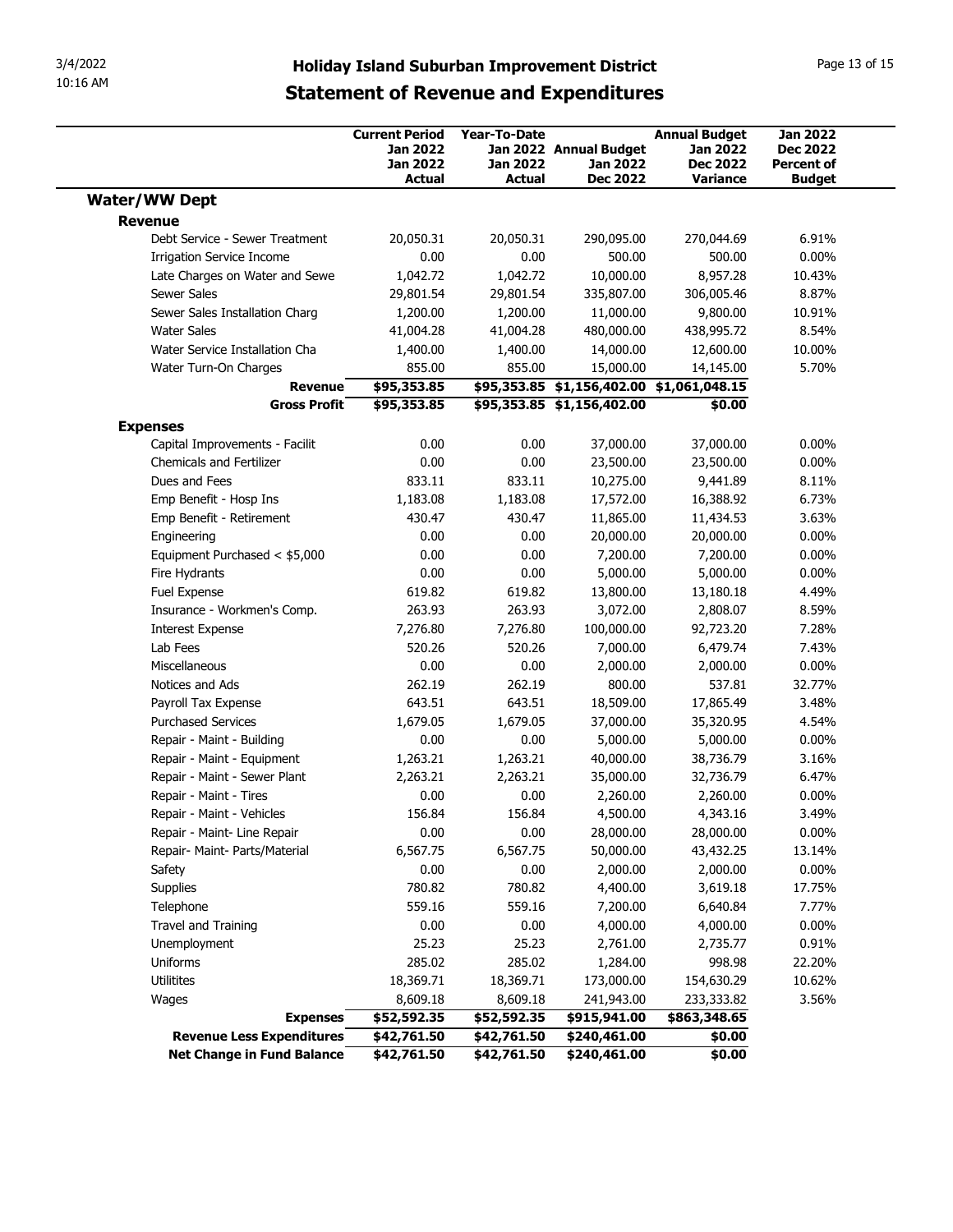| 3/4/2022             |                            |                                                                              |                                           |                                                              |                                                            | Page 14 of 15                                           |
|----------------------|----------------------------|------------------------------------------------------------------------------|-------------------------------------------|--------------------------------------------------------------|------------------------------------------------------------|---------------------------------------------------------|
| 10:16 AM             |                            | <b>Holiday Island Suburban Improvement District</b>                          |                                           |                                                              |                                                            |                                                         |
|                      |                            | <b>Statement of Revenue and Expenditures</b>                                 |                                           |                                                              |                                                            |                                                         |
|                      |                            | <b>Current Period</b><br><b>Jan 2022</b><br><b>Jan 2022</b><br><b>Actual</b> | Year-To-Date<br>Jan 2022<br><b>Actual</b> | Jan 2022 Annual Budget<br><b>Jan 2022</b><br><b>Dec 2022</b> | <b>Annual Budget</b><br><b>Jan 2022</b><br><b>Dec 2022</b> | <b>Jan 2022</b><br><b>Dec 2022</b><br><b>Percent of</b> |
|                      |                            |                                                                              |                                           |                                                              | Variance                                                   | <b>Budget</b>                                           |
| <b>Fund Balances</b> |                            |                                                                              |                                           |                                                              |                                                            |                                                         |
|                      | Beginning Fund Balance     | 20,173,666.90                                                                | 20,173,666.90                             | 0.00                                                         | 0.00                                                       | $0.00\%$                                                |
|                      | Net Change in Fund Balance | (72,620.95)                                                                  | (72,620.95)                               | 476,591.00                                                   | 0.00                                                       | $0.00\%$                                                |
|                      | Ending Fund Balance        | 20,101,045.95                                                                | 20,101,045.95                             | 0.00                                                         | 0.00                                                       | $0.00\%$                                                |
|                      |                            |                                                                              |                                           |                                                              |                                                            |                                                         |
|                      |                            |                                                                              |                                           |                                                              |                                                            |                                                         |
|                      |                            |                                                                              |                                           |                                                              |                                                            |                                                         |